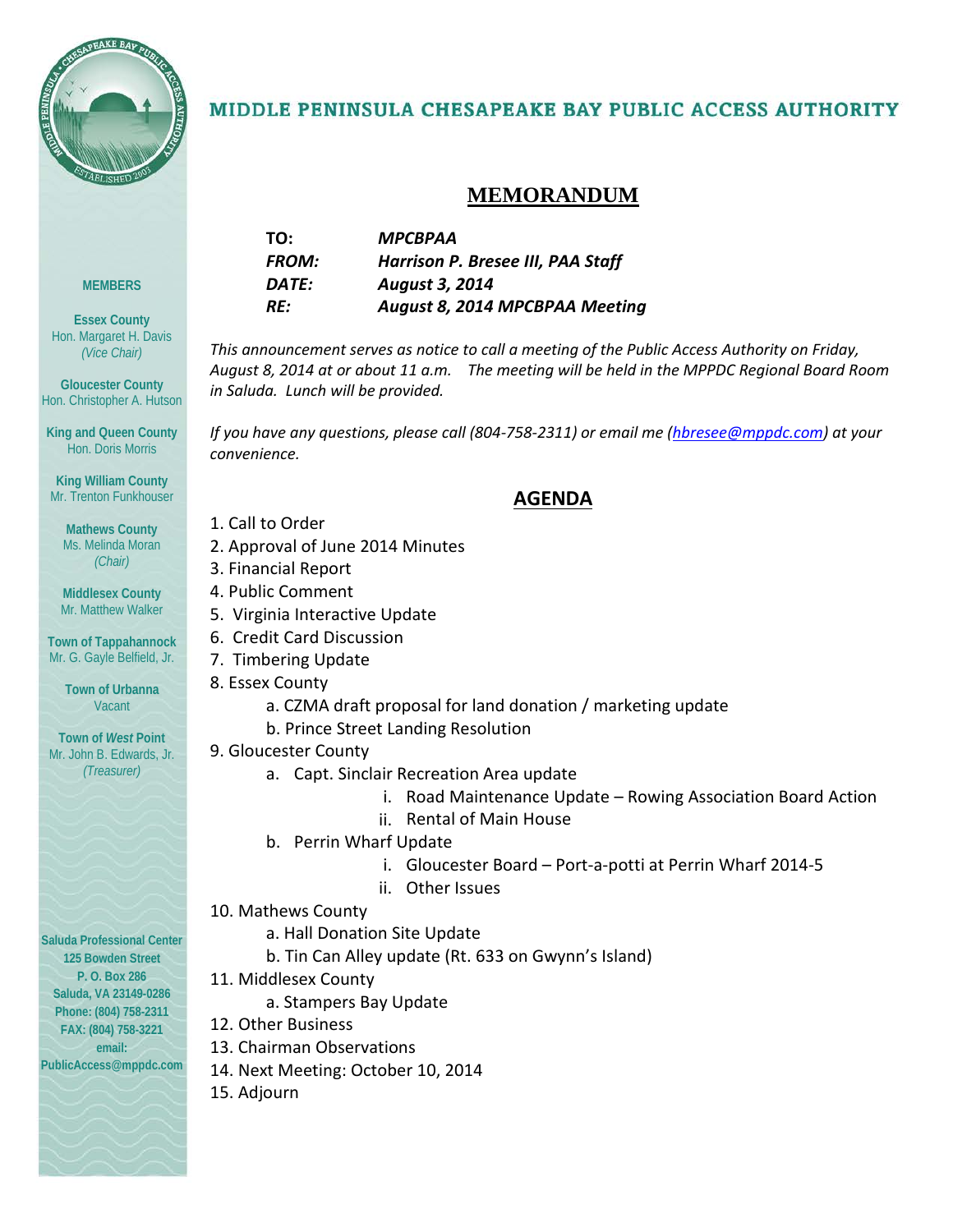### **MIDDLE PENINSULA CHESAPEAKE BAY PUBLIC ACCESS AUTHORITY MINUTES**

### June 13, 2014 Middle Peninsula Planning District Commission Saluda, Virginia

### **1. Call to Order**

Ms. Mindy Moran, Chair, called the meeting to order. Attending: Mr. Reese Peck, Essex County, Mr. Christopher Hutson, Gloucester County, Ms. Louise Theberge, Gloucester County, Mr. Tom Swartzwelder, King and Queen County, Ms. Melinda Moran, Mathews County, Mr. Matt Walker, Middlesex County, Mr. Bret Schardein, King William County, Mr. G. Gayle Belfield, Town of Tappahannock, MPPDC Staff, Mr. Harrison P. Bresee III and Mr. Lewie Lawrence, and Mr. Bill Nachman of the Gloucester/Mathews Gazette Journal.

### **2. Approval of April 2014 Minutes**

Ms. Melinda Moran requested a motion to approve the April 2014 minutes. Mr. Tom Swartzwelder moved that the minutes be approved. Mr. Reese Peck seconded the motion. Ms. Melinda Moran, Chair, asked for any discussion. Motion carried by unanimous vote.

### **3. Approval of June 2014 Financial Report**

Ms. Melinda Moran, Chair, requested a motion to approve the June 2014 financial report subject to audit. Mr. Tom Swartzwelder moved that the minutes be approved. Mr. Matt Walker seconded the motion. Ms. Melinda Moran, Chair, asked for any discussion. Motion carried by unanimous vote.

### **4. Public Comment**

None.

### **5. Dan Kavanagh PAA Memorial Fund Established**

Mr. Lewie Lawrence gave the board the sad news that Mr. Dan Kavanagh, former director of the MPPDC and instrumental in establishing the MPCBPAA, passed away in the Spring of 2014. Mr. Kavanagh spent his life committed to public service and often referred to the formation of the Middle Peninsula Chesapeake Bay Public Access Authority as his greatest accomplishment as a public servant. To honor this, and at the request of his family, the Dan Kavanagh Memorial Fund was established to support the MPCBPAA. Donations can be made at [www.gofundme.com/9sbcfc.](http://www.gofundme.com/9sbcfc)

A motion was made by Mr. Tom Swartzwelder to re-name the "Clay Tract", a MPCBPAA property on the Dragon Run Swamp, to a name satisfactory to the family such as the JDK Wildlife Management Area. Mr. Matt Walker seconded the motion. Ms. Melinda Moran, Chair, asked for any discussion. Motion carried by unanimous vote.

### **6. Prince Street Landing Resolution**

Mr. Lawrence discussed the continued effort of the MPCBPAA to find solutions for developing public access at road endings in the Middle Peninsula. The Prince Street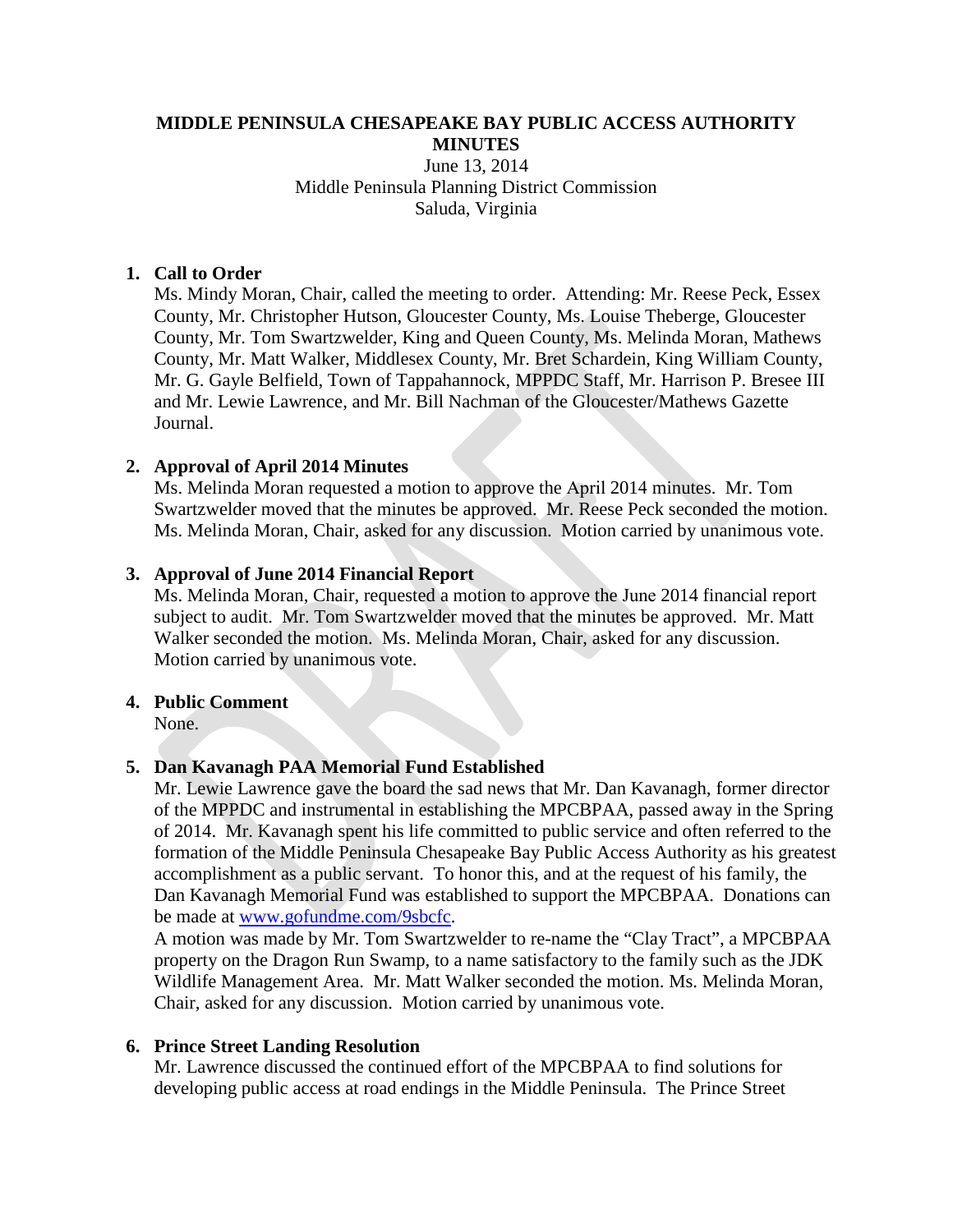landing, a VDOT owned road ending in the Town of Tappahannock, is one such location. A resolution requesting transfer of interest of the Prince Street Road ending (specifically: from the end of Route T1005, Prince Street, from the beginning of Newbill Drive to 150 feet East on Prince Street to the Rappahannock River) from the Commonwealth Transportation Board to the MPCBPAA was presented to the board. Mr. Reese Peck made a motion to adopt the Resolution. Mr. Matt Walker seconded the motion. Ms. Melinda Moran, Chair, asked for any discussion. Motion carried by unanimous vote.

### **7. Virginia Interactive Update**

Mr. Lawrence updated the board on the progress of the virtual reservation system for fees on the MPCBPAA lands. The prototype is available and works well. The system will be mobile device friendly, web based, interactive, and provide a fee schedule for MPCBPAA lands. The system is expected to be in place for the Fall 2014 hunting season. Updates will be made at future meetings.

### **8. Legal Closing Cost Funding Update**

Mr. Bresee updated the Board on the staff's attempts to find funds to help fund the closing costs for donated properties to the MPCBPAA. 2 grants to foundations for \$3,000.00 each have been successful. The \$6,000.00 is enough to pay closing costs on two new properties. Mr. Lawrence mentioned that he was in discussion with the Middle Peninsula Land Trust. The organization is dissolving and may donate some of their waterfront properties to the MPCBPAA. Updates will be made at future meetings. No action taken.

### **9. Volunteer Recognition**

Mr. Lawrence discussed the fact that there are a group of volunteers that have been providing various forms of unsolicited help to the MPCBPAA over the years. Mr. Pete Shepherd, longtime Gloucester County citizen and owner of Shepherd's Waterfront Property, has been involved with the MPCBPAA since its inception in 2003. Another group of volunteers have spent countless hours picking up trash at the Perrin Wharf. Mr. Lawrence recommended establishing a "Pete Shepherd Volunteer Award" to be awarded to volunteers on the recommendation of staff and/or the MPCBPAA Board. The MPCBPAA board agreed and directed staff to proceed.

### **10. Essex County**

a. CZMA draft proposal for land donation /marketing

Mr. Lawrence advised the Board that staff is pursuing a CZMA grant designed to develop a marketing campaign for encouraging donations of land for public access in Essex County. If funded, the grant is expected to start in October. Mr. Reese acknowledged that public water access is extremely limited in Essex County and that he supports any attempt to develop more access in Essex County. No action taken.

### **11. Gloucester County**

- a. Lands End/Capt. Sinclair Recreation Area Update
	- i. NFWF Living Shoreline Proposal is still pending.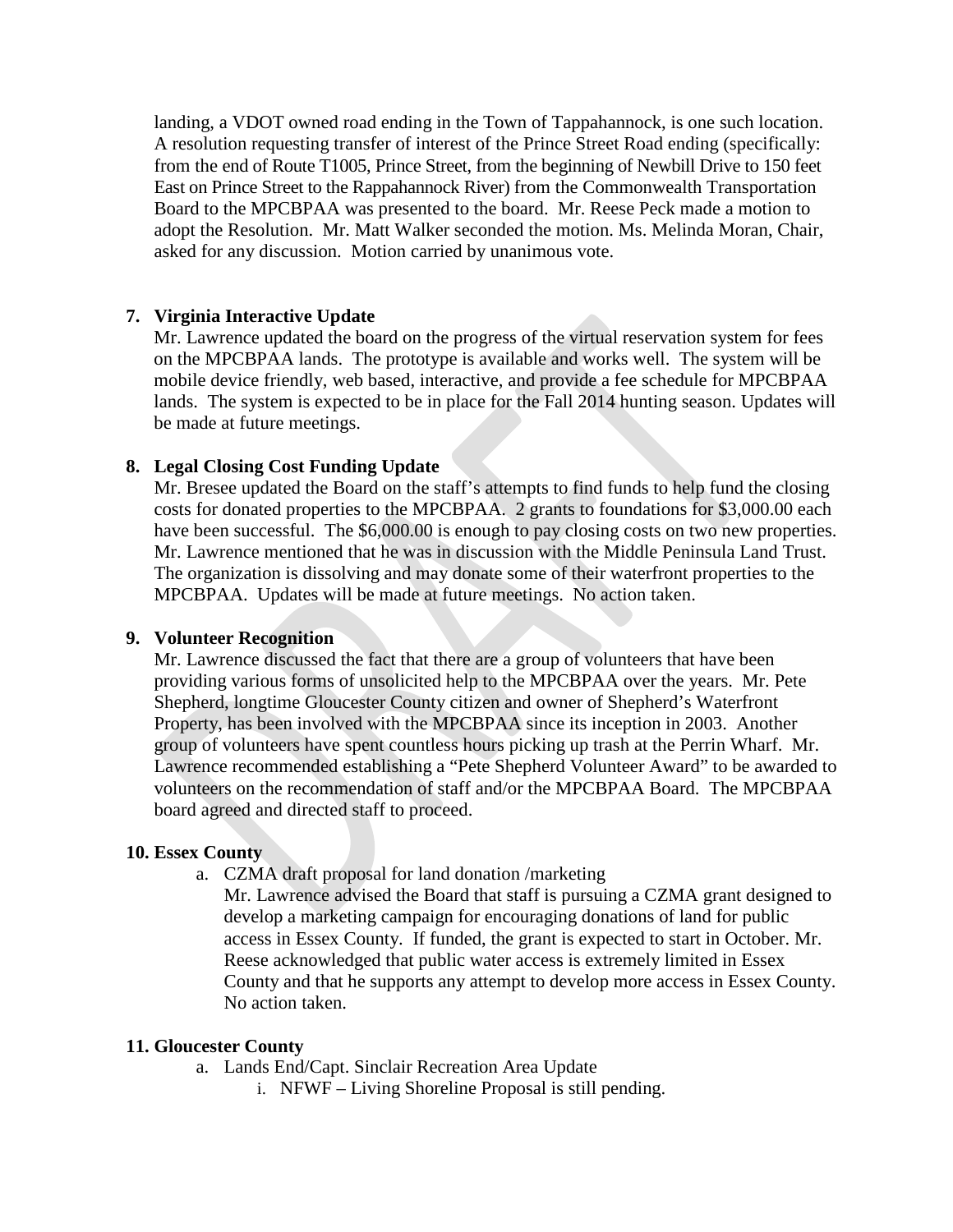- ii. Road Maintenance Update- Two loads of crushed concrete were applied to the roads to resolve pothole issues. Mr. Jeff McDermott, neighbor, filed a formal, written complaint about the state of the road and the lack of a maintenance plan. Mr. Chris Hutson stated that the Rowing Association Board has not met, but will discuss the road issue at the next meeting. The grass on the property has been cut.
- iii. Virginia Sea Grant –VCU proposal update: As mentioned in the last meeting, Virginia Commonwealth University was awarded the grant from Virginia Sea Grant for the RFP titled "Waterfront Property Reuse and Community Development Plan" that was advertised this winter. The project is set to begin on June 20, 2014 and be completed on June 15, 2015. No local or MPCBPAA funds were used for this project.
- iv. Mr. Lawrence updated the board on two other opportunities which staff is looking into. The "Go Native" Plants and the "Native Landscaping Plan" initiatives by the Commonwealth of Virginia. The concept of these initiatives is to install native plants on a property that will result in lower fertilizing and watering and reduce the need for mowing. Updates will be made at future meetings as needed.
- v. Rental of the Lower part of the main house. The house is not rented, but upgrades to make the space livable are ongoing. Upgrades planned include a sink, a refrigerator and air conditioning. Updates will be made at future meetings.
- b. Perrin Wharf Update
	- i. Payments to date. Mr. Bresee referenced the stickers in the Agenda Packet that will be used by staff to phase in a fee structure for users of the Perrin Wharf. For 2014, boats and commercial trucks utilizing the Wharf for loading and offloading will be required to pay a \$25 per year fee and attach a sticker to their boat or truck. Slip fees are \$100 per month and a sticker must be attached to their boat. At this time one \$25 fee has been submitted by Crabs Express for one of their trucks.
	- ii. Enforcement. Mr. Lawrence discussed the need to take a different path to begin collecting fees for the maintenance of the Wharf. Staff will talk to the Gloucester BOS, the Gloucester County Sheriff, and the state senator and delegate with the intention of setting up a meeting between these parties and the local watermen to discuss the issue. The meeting will be scheduled as soon as possible, with August as a target date.
- c. PAA Tax Bill Gloucester Commissioner of Revenue
	- Tax bills on MPCBPAA property in Gloucester County continue to be sent from the Gloucester County Commissioner of Revenue. The MPCBPAA Board discussed the legal issues related to this and concluded, again, that the MPCBPAA is tax exempt.

### 12. **Mathews County**

a. Hall Donation Site Update – Mr. Bresee reported that a citizen requested access to the property to stabilize and repair existing structures (house and pier) and to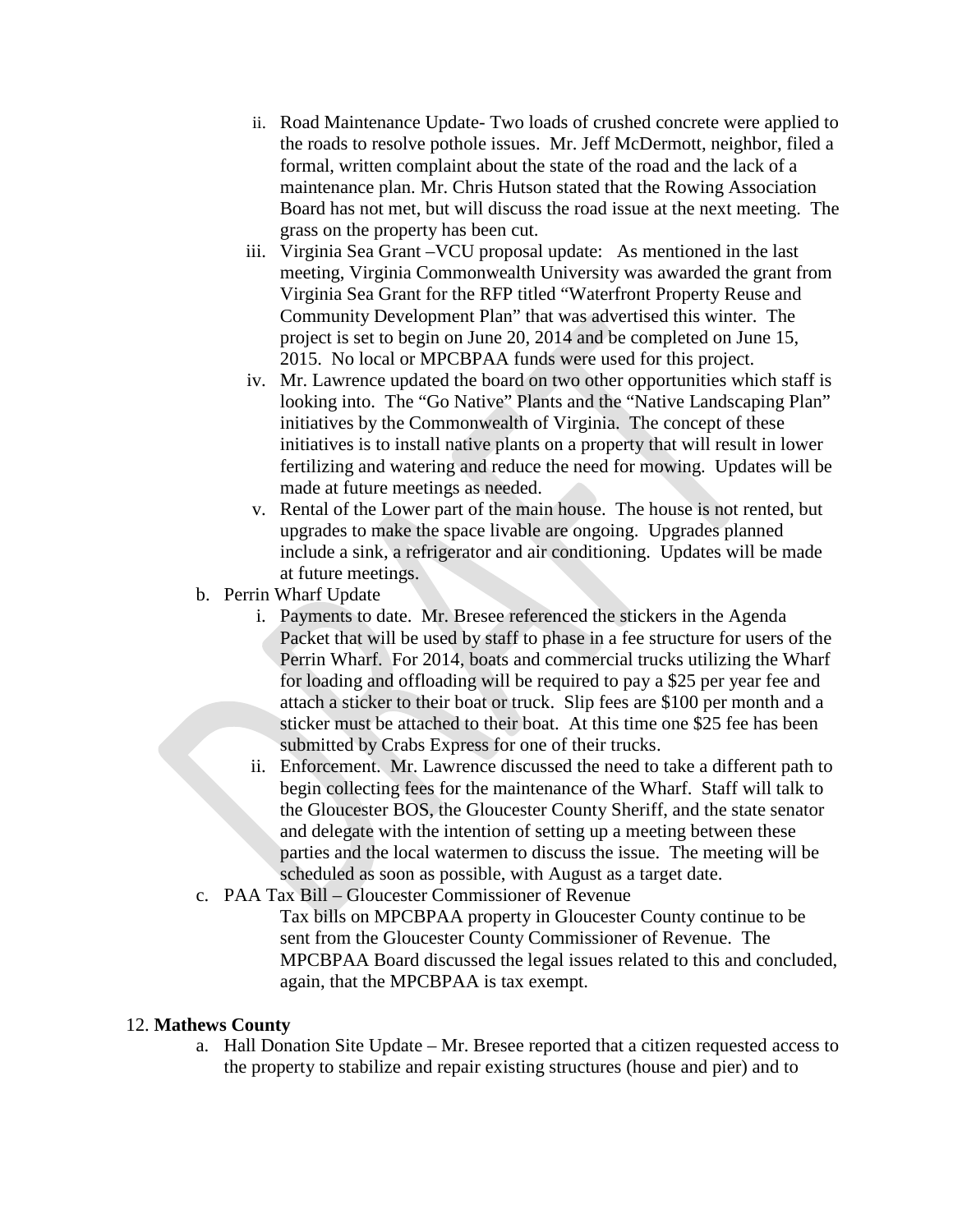maintain the grounds (trimming trees, mowing grass, weeding, etc). Authorization was granted for water access only to the property.

b. Auburn Landing – the right of way on Auburn Landing road has been potentially infringed on by a private citizen. Specifically, posts have been installed on each side of the road in the right of way. Discussions are underway to resolve the issue.

### 13. **Other Business**

**14. Chairman Observations**

None.

### **15. Next Meeting**

The Next Middle Peninsula Chesapeake Bay Public Access Authority Meeting is scheduled for August 8, 2014 at 11:00 am in the Middle Peninsula Planning District Commission's Regional Board Room.

### **16. Adjourn**

On a motion by Mr. Tom Swartzwelder and seconded by Mr. Matt Walker, and by unanimous vote, the meeting adjourned at 1:31 pm.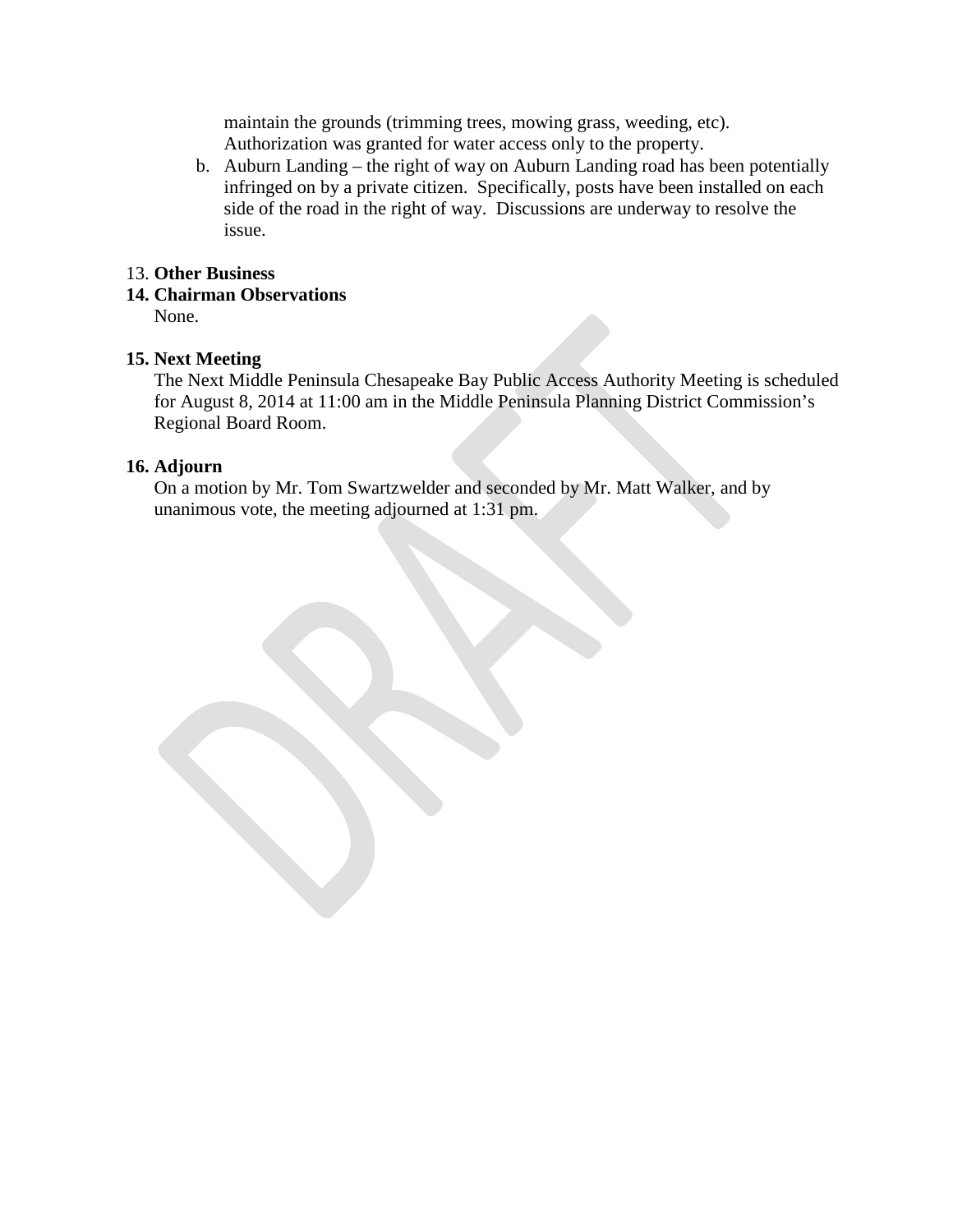## **Balance Sheet**

| Period From: 07/01/14 to 07/31/14 | Middle Peninsula Chesapeake Bay Public Access Authority  | <b>Run Date:</b><br><b>Run Time:</b><br>Page 1 of 2 | 8/4/14<br>11:03:48 am |
|-----------------------------------|----------------------------------------------------------|-----------------------------------------------------|-----------------------|
| <b>Assets:</b>                    |                                                          |                                                     |                       |
| 10000                             | Checking                                                 | 9,882.85                                            |                       |
| 10100                             | LGIP                                                     | 37,009.70                                           |                       |
| 11001                             | <b>Browne Tract</b>                                      | 254,849.00                                          |                       |
| 11002                             | Clay Tract                                               | 907,695.00                                          |                       |
| 11003                             | <b>Haworth Tract</b>                                     | 174,000.00                                          |                       |
| 11004                             | <b>Hall Tract</b>                                        | 305,700.00                                          |                       |
| 11005                             | <b>Shenk Property</b>                                    | 226,500.00                                          |                       |
| 11006                             | Captain Sinclair Landing                                 | 1,423,600.00                                        |                       |
| 11007                             | Perrin Wharf                                             | 16,151.00                                           |                       |
| 11008                             | Sloop Landing                                            | 49,400.00                                           |                       |
| 11009                             | Dutchmans Point                                          | 167,900.00                                          |                       |
|                                   | <b>Total Assets:</b>                                     | \$3,572,687.55                                      |                       |
| <b>Liabilities:</b>               |                                                          |                                                     |                       |
| 20000                             | <b>Accounts Payable</b>                                  | 250.00                                              |                       |
|                                   | <b>Total Liabilities:</b>                                | \$250.00                                            |                       |
| <b>Projects</b>                   |                                                          |                                                     |                       |
| 30015                             | FY15 PAA Administration                                  | $-549.00$                                           |                       |
| 31002                             | Clay Tract Administration                                | 11,555.29                                           |                       |
| 31003                             | Haworth Tract Administration                             | 24,170.44                                           |                       |
| 31006                             | Captain Sinclair Landing Property Administration         | 4,431.13                                            |                       |
| 31008                             | <b>Land Acquisitions</b>                                 | 3,000.00                                            |                       |
| 31009                             | Dan Kavanagh Memorial Fund                               | 470.00                                              |                       |
| 32000                             | Perrin Wharf Improvements<br><b>General Fund Balance</b> |                                                     | 7.53                  |
| 39000                             |                                                          | 3,529,352.16                                        |                       |
|                                   | <b>Total Projects</b>                                    | \$3,572,437.55                                      |                       |
|                                   | <b>Total Liabilities and Projects</b>                    | 3,572,687.55                                        |                       |
|                                   | <b>Net Difference to be Reconciled</b>                   |                                                     | \$0.00                |
|                                   | <b>Total Adjustment</b>                                  |                                                     | \$0.00                |
|                                   | <b>Unreconciled Balance</b>                              |                                                     | \$0.00                |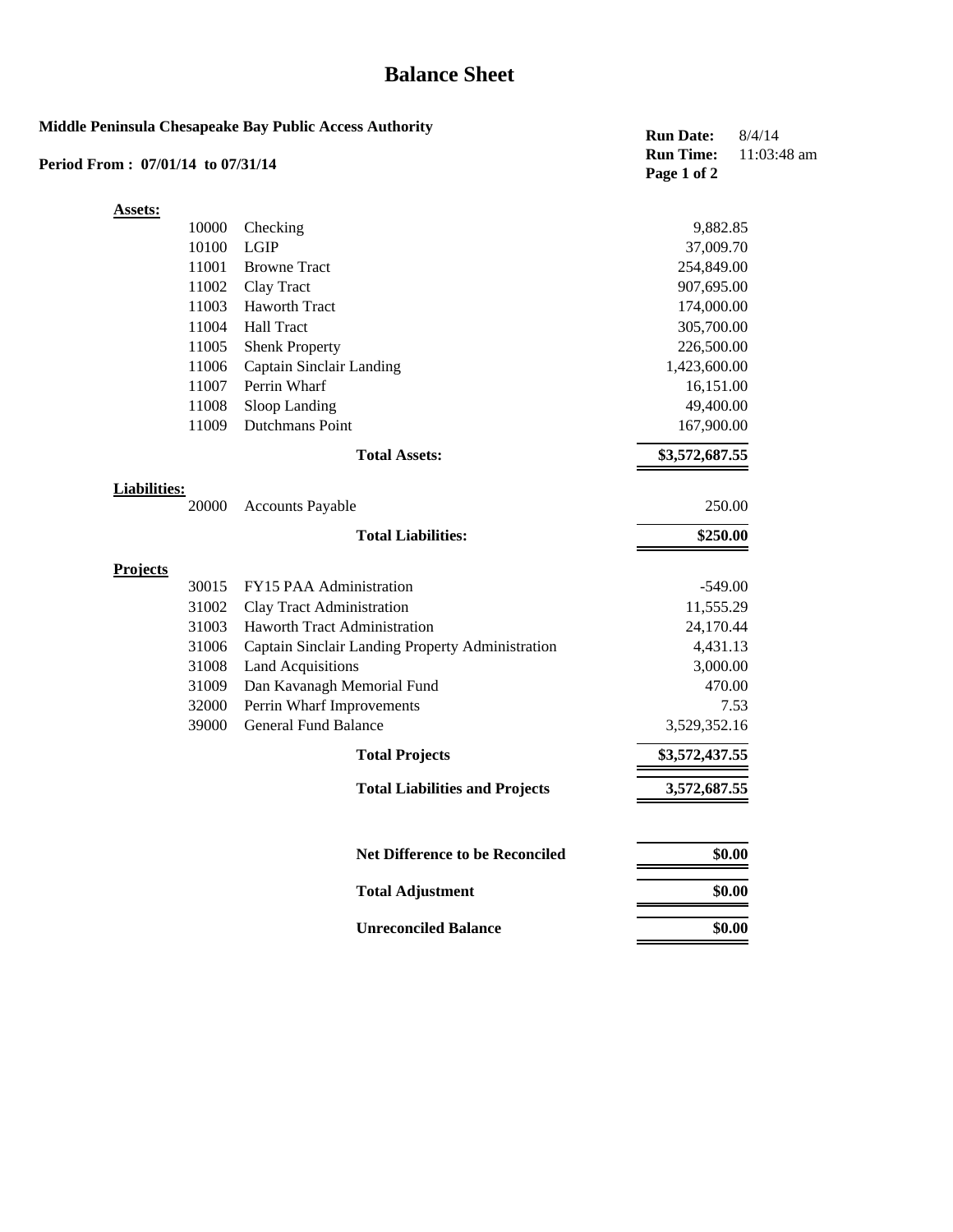## **Balance Sheet**

| <b>Middle Peninsula Chesapeake Bay Public Access Authority</b><br>Period From: 07/01/14 to 07/31/14 | <b>Run Date:</b><br><b>Run Time:</b><br>Page 2 of 2         | 8/4/14<br>$11:03:48$ am |  |
|-----------------------------------------------------------------------------------------------------|-------------------------------------------------------------|-------------------------|--|
| <b>Reconciling Items </b>                                                                           |                                                             |                         |  |
| (1)                                                                                                 | Paid Salaries are<br>Timesheets show<br>Difference          | 0.00<br>0.00<br>0.00    |  |
|                                                                                                     | (2) Leave accrued this year                                 | 0.00                    |  |
| (3)                                                                                                 | Fringe Pool is<br>Fringe allocated<br>Difference            | 0.00<br>0.00<br>0.00    |  |
| (4)                                                                                                 | Indirect Pool is<br><b>Indirect Allocated</b><br>Difference | 0.00<br>0.00<br>0.00    |  |

| Total adjustments | \$0.00 |
|-------------------|--------|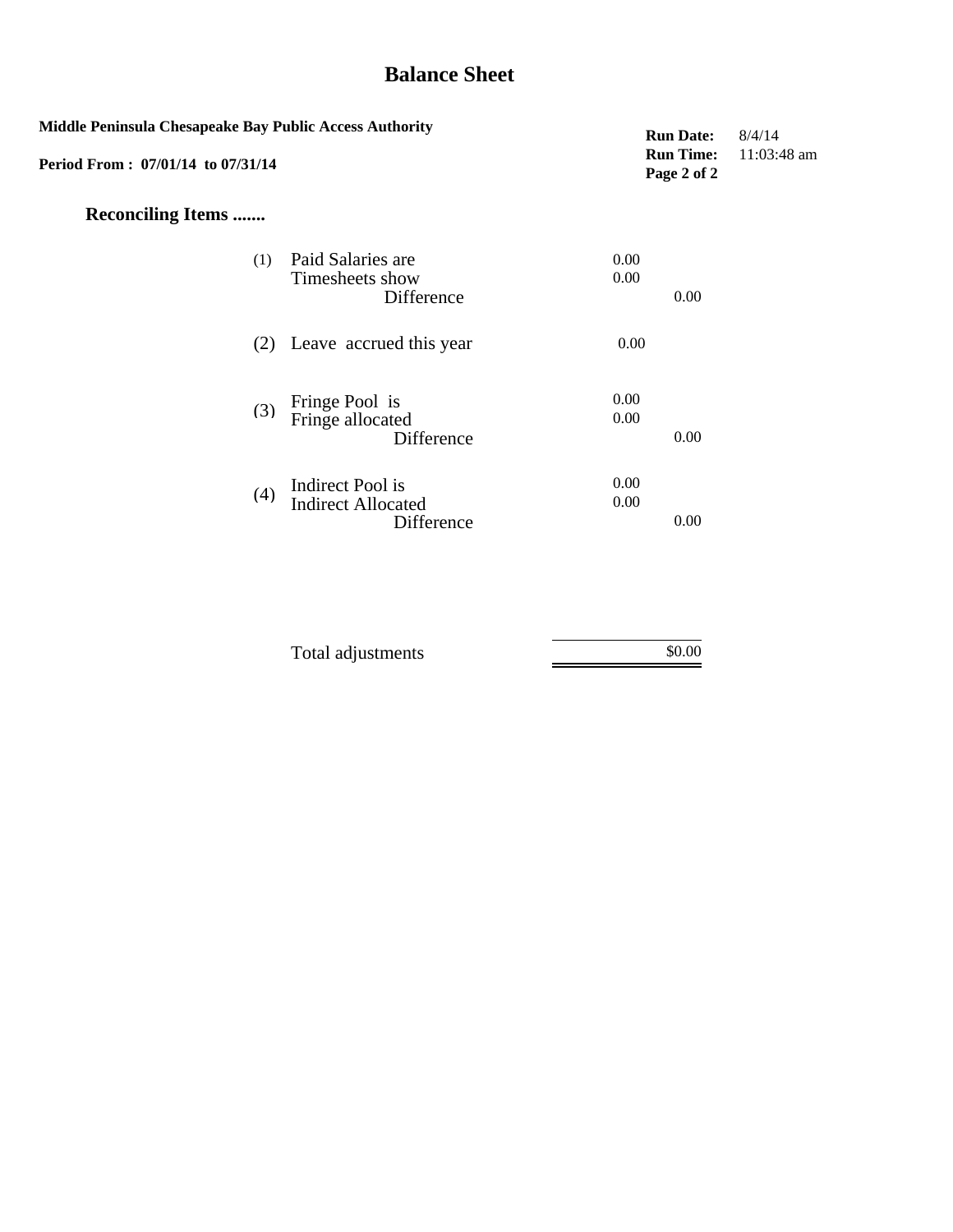## **Agencywide Line Item Revenues and Expenditures**

### **Middle Peninsula Chesapeake Bay Public Access Autho**

Run Date: 08/04/2014 Run Time: 11:40:26 am Page 1 of 1

#### **Period:** 07/01/2014 to 07/31/2014

**Without Indirect Detail**

| <b>Code &amp; Description</b> |                                   | <b>Budget</b> | <b>Current</b> | <b>YTD</b> | Un/Ovr      | % Bud   |
|-------------------------------|-----------------------------------|---------------|----------------|------------|-------------|---------|
| <b>Revenues</b>               |                                   |               |                |            |             |         |
| 40200                         | Interest Income                   | 25.00         | 18.62          | 18.62      | 6.38        | 74.48%  |
| 40201                         | Donations                         | 0.00          | 470.00         | 470.00     | $-470.00$   | 0.00%   |
| 40210                         | Miscellaneous Income              | 6,000.00      | 7,424.46       | 7,424.46   | $-1,424.46$ | 123.74% |
| 40211                         | <b>Hunting Fees</b>               | 1.200.00      | 0.00           | 0.00       | 1,200.00    | 0.00%   |
| 40212                         | <b>Rental Income</b>              | 22,680.00     | 4,519.04       | 4.519.04   | 18,160.96   | 19.93%  |
| 40213                         | <b>Timber Sales</b>               | 147,000.00    | 36,991.03      | 36,991.03  | 110,008.97  | 25.16%  |
| 40214                         | Wharf Tie-Up Fees                 | 3,000.00      | 25.00          | 25.00      | 2,975.00    | 0.83%   |
|                               | <b>Revenues</b>                   | 179,905.00    | 49,448.15      | 49,448.15  | 130,456.85  | 27.49%  |
| <b>Expenses</b>               |                                   |               |                |            |             |         |
| 52100                         | Property Insurance                | 3,233.00      | 1,039.00       | 1,039.00   | 2,194.00    | 32.14%  |
| 52101                         | <b>Facilities Maintenance</b>     | 7,500.00      | 3,415.90       | 3,415.90   | 4,084.10    | 45.55%  |
| 52102                         | Flood Insurance                   | 3,767.00      | 0.00           | 0.00       | 3,767.00    | 0.00%   |
| 52110                         | <b>Utilities</b>                  | 400.00        | 74.94          | 74.94      | 325.06      | 18.74%  |
| 56001                         | Consulting/Contractual            | 25,700.00     | 1,283.92       | 1,283.92   | 24,416.08   | 5.00%   |
| 56003                         | Accounting                        | 522.00        | 0.00           | 0.00       | 522.00      | 0.00%   |
| 56004                         | Legal                             | 7,000.00      | 0.00           | 0.00       | 7,000.00    | 0.00%   |
| 56008                         | <b>Public Officials Insurance</b> | 0.00          | 539.00         | 539.00     | $-539.00$   | 0.00%   |
| 57900                         | Miscellaneous Expense             | 0.00          | 10.00          | 10.00      | $-10.00$    | 0.00%   |
|                               | <b>Expenses</b>                   | 48,122.00     | 6,362.76       | 6,362.76   | 41,759.24   | 13.22%  |
|                               | <b>Agency Balance</b>             | 131,783.00    | 43,085.39      | 43,085.39  |             |         |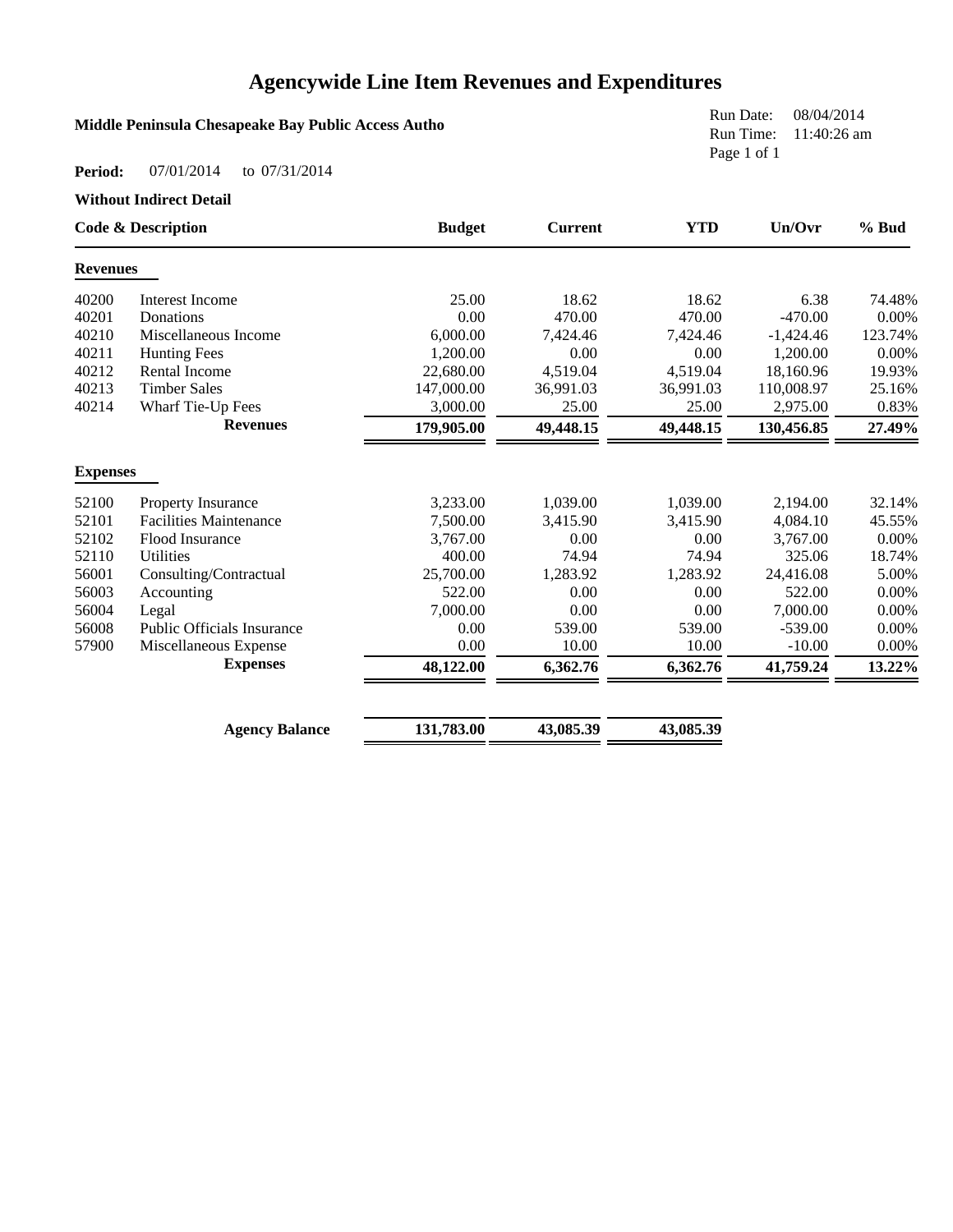#### Memorandum of Understanding between Middle Peninsula Chesapeake Bay Public Access Authority and Town of Tappahannock for the **Responsibilities of the Prince Street Road Ending**

This Memorandum of Understanding (MOU) outlines the terms of agreement between the Middle Peninsula Chesapeake Bay Public Access Authority (PAA), and the Town of Tappahannock ("The Town") regarding the responsibilities of each party for property located at the end segment of Route 1005 and existing boat ramp, from the beginning of Newbill Drive to 150 feet east on Prince Street to the Rappahannock River (Prince Street Road Ending).

On July 16<sup>th</sup> the Commonwealth Transportation Board transferred its rights and interests in the Prince Street Road Ending to the Middle Peninsula Chesapeake Bay Public Access Authority to allow for improvement of the facilities for public commercial and recreational use.

It is the understanding between the Town and the PAA that the PAA holds interest in the Prince Street Road Ending and holds no responsibilities for the property or its facilities. The PAA is released of all liabilities as it pertains to maintenance and use of the property.

The Town and the PAA agrees that The Town has the responsibility of improving, maintaining and managing the Prince Street Road Ending and its facilities for public use. The Town is responsible for financing, operating and constructing any improvements to the property or any existing or future facilities associated with the property.

Accepted by:

Town of Tappahannock

 $8 - 1 - 2014$ 

Middle Peninsula Planning District Commission By:

 $8 - 12014$ 

Lewis Lawrence, Executive Director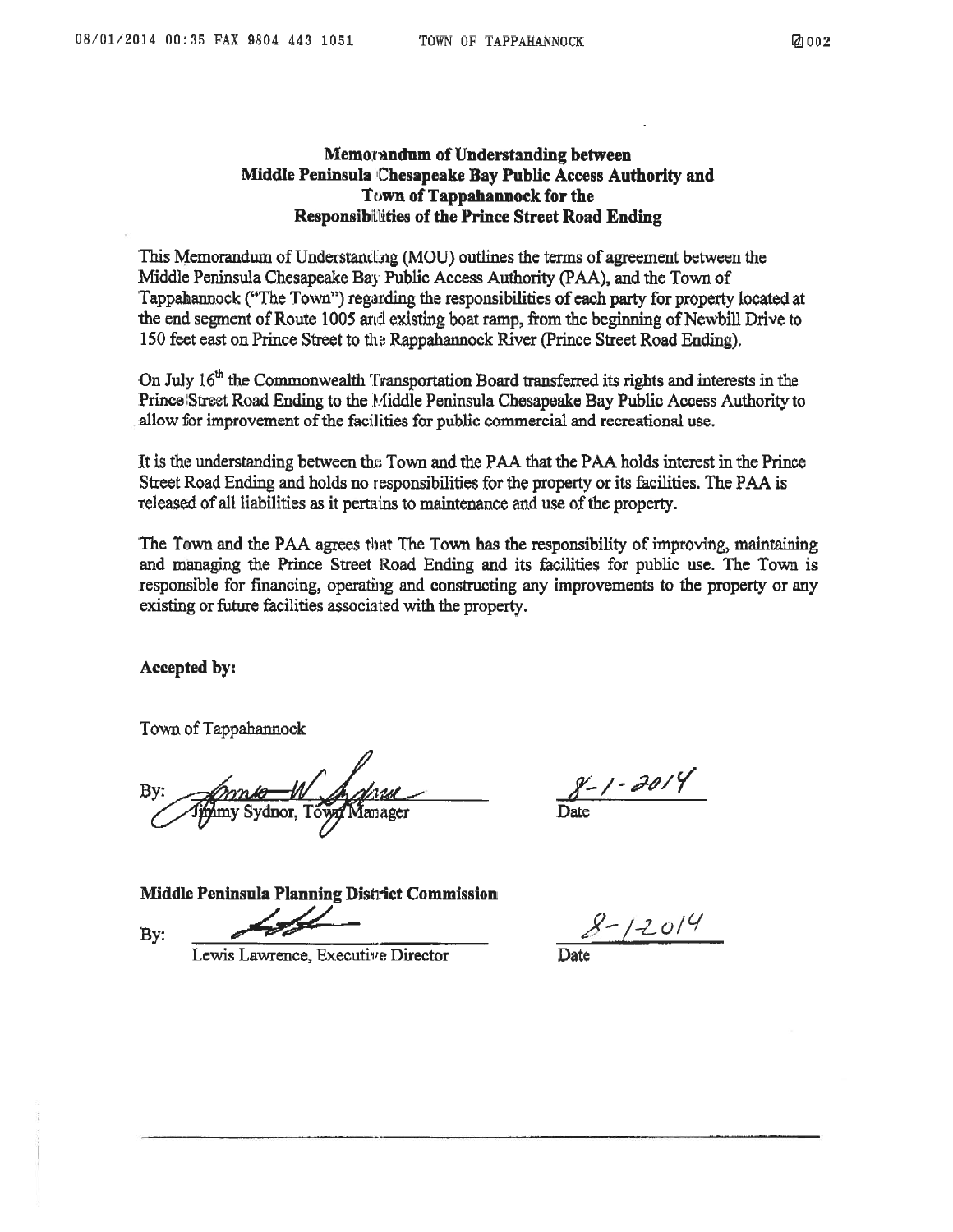# **MATHEWS HERITAGE PARK**

**Public Water Access Plan**

**August 1, 2014**

**Prepared by Tom Robinson for**

**The Middle Peninsula Public Access Authority Mathews County Board of Supervisors Mathews County Administrator**



**In cooperation with the National Park Service, Chesapeake Gateways Network, Captain John Smith National Historic Trail, the Commonwealth of Virginia, Department of Game and Inland Fisheries, Virginia Institute of Marine Science, National Oceanographic and Atmospheric Agency-National Estuarine Research Reserve System**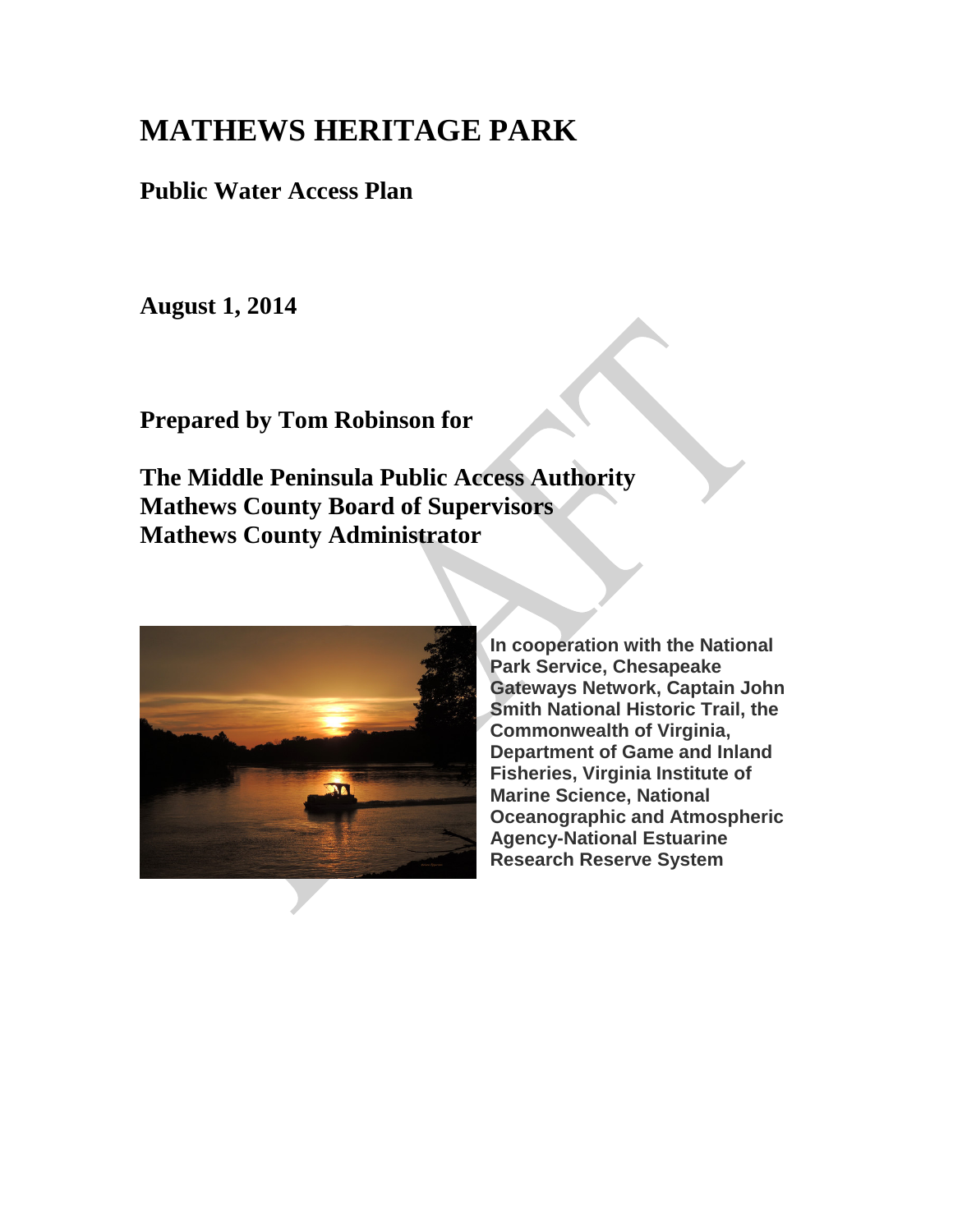### **Executive Summary**

The Chesapeake Bay Region is rapidly urbanizing. More than eleven million people live in metropolitan areas close to the Bay. Regional residents increasingly seek opportunities to reconnect with the outdoors.

State, federal, and local governments are guardians of these opportunities, providing public sites where everyone can enjoy the natural and cultural bounty of the Chesapeake Bay watershed—relaxing, learning and reflecting in direct interaction with the region's treasured outdoors. Some sites provide direct access to the Bay and its rivers and tributaries for boating and other water-related activities. Others provide spots where visitors without watercraft can fish, observe wildlife, walk trails, and camp along the water's edge.

Open, green spaces and waterways with ample public access bolster public health and quality of life. People rely on these special places to exercise, relax, and recharge their spirits. Outdoor time strengthens family bonds and nurtures fit, creative children. At the same time, it builds personal connections with the very places that have shaped life in the region for centuries—especially its streams, rivers, and bays. This has a distinct economic value, too, as tourism, much of it associated with the area's waters, is a potent force in the region.

The sense of place that evolves from outdoor experiences along Chesapeake waters often leads to a feeling of shared responsibility for the resources. People who enjoy the outdoors are more likely to become active citizen stewards, engaged in the many conservation and stewardship efforts taking place throughout the region.

Despite this, physical access to the Bay and its tributaries—the very resources that form the basis for the Chesapeake's unique identity—is limited. This has real consequences for quality of life, for the economy, and for long-term conservation.

The *Strategy for Protecting and Restoring the Chesapeake Bay Watershed* was released in 2010, in response to Executive Order 13508 (Chesapeake Bay Protection and Restoration) issued by President Obama. It includes a key goal to increase public access to the Bay and its tributaries by adding 300 new public access sites by 2025. The basis for this goal lies in the long-standing public demand for greater access to the water in the Chesapeake Region.

The strategy explicitly calls for the National Park Service, in conjunction with the watershed states and other federal agencies, to "develop a public access plan to inform and guide expansion of Chesapeake watershed public access." Further, the strategy directs the plan to assess the demand for public access; describe (inventory) the existing public access facilities; assess barriers to public access; determine gaps in the public access system; identify opportunities for new access sites; and help direct federal, state, and local funding toward public access opportunities.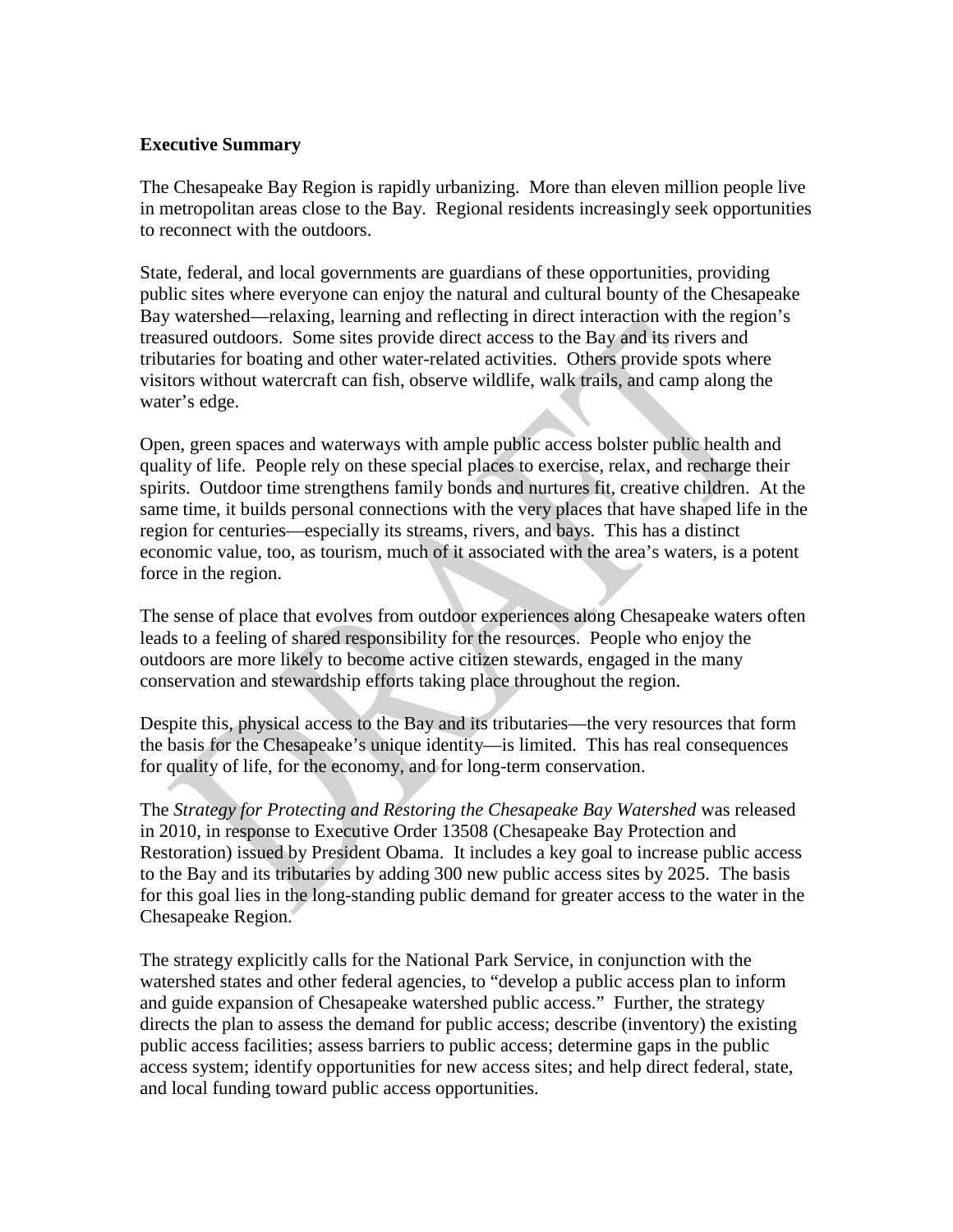This *Chesapeake Bay Watershed Public Access Plan* serves these purposes. The plan was produced in concert with a Public Access Action Team, which includes people involved in public access planning and implementation in each of the Chesapeake watershed states. They worked with the National Park Service staff, helped guide the planning process, and participated in key decisions with respect to scope and definitions. Team members also served as the primary contacts and reviewers of data as it related to their specific jurisdictions.

This plan reflects public access to significant streams, rivers and bays in the entire Chesapeake watershed. No prior plan for the region has addressed this broad geographic scope.

Specifically, the plan covers all tidal streams and bays with boating opportunities; streams classified as "fifth-order" and higher; and streams smaller than fifth-order when they are part of a water trail or contribute to its development.

Public access sites are locations owned and managed by a public entity (or a nonprofit organization in an agreement with a public entity). As regards the Mathews Heritage Park, the following is anticipated:

Boat-related access for human or wind-powered paddle craft and/or small sailboats,

Fishing access: pier, bank fishing facilities or easements and parking nearby to the water.

Viewing access for water, wildlife, and shoreline areas: nature trails, hiking or biking trails, waterfront trails, boardwalks, and observation decks located at or leading to the water's edge.

Nighttime nature walks/talks, limited camping for organized groups and when pre-scheduled. All after hours activities will require the presence of assigned security and/or management personnel.

Facilities for the display of historic working vessels and waterman-related artifacts that greatly added to Mathews County's waterfront heritage.

Through an extensive process involving review of existing local, state and federal data, public workshops and an online mapping tool, this plan describes the status of existing public access as follows:

There are 1,150 documented existing public access sites where people can launch boats, fish, swim, or look out over the Bay and its tributaries. About a third of these sites provide more than one type of access.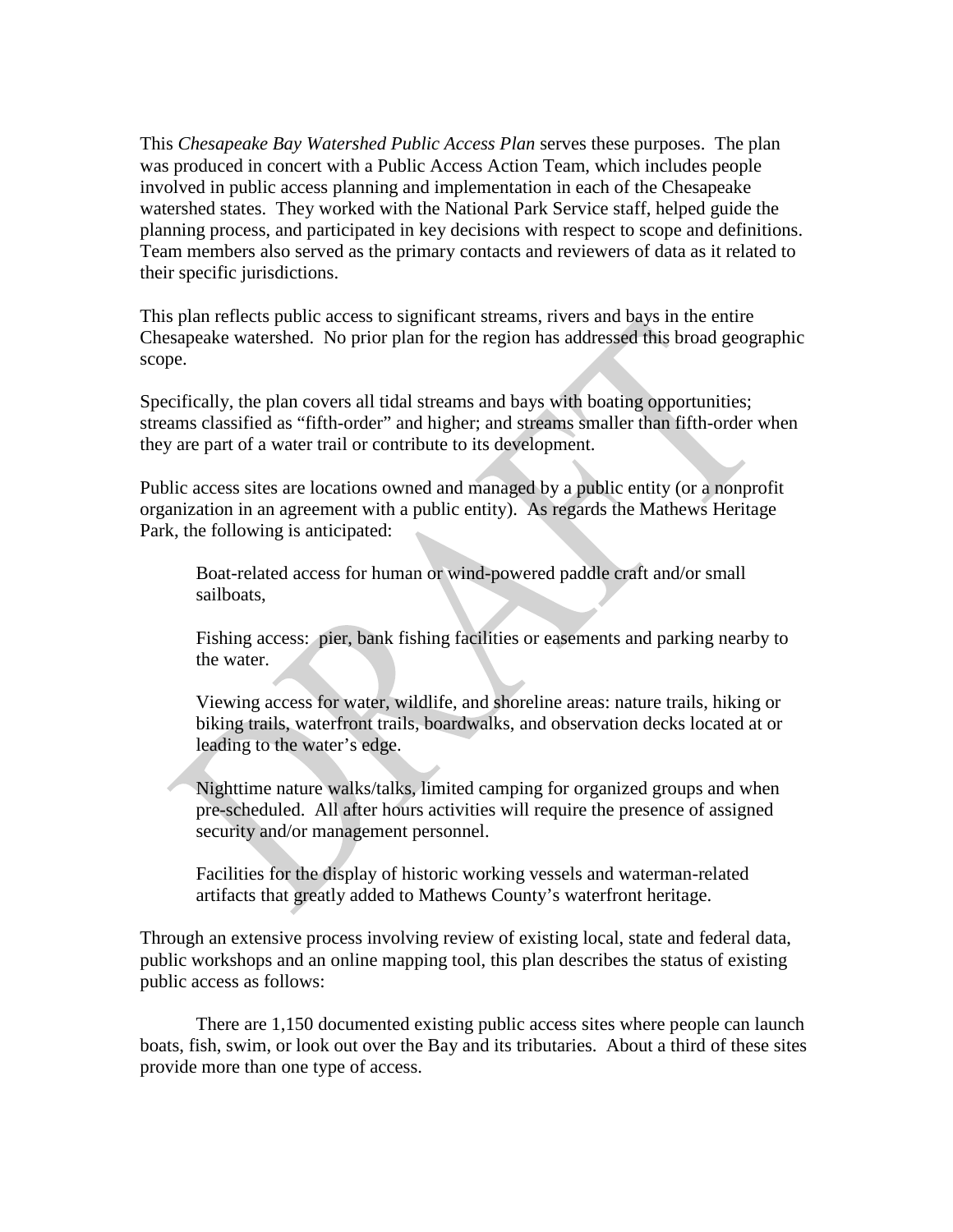The number of access sites is very low in comparison to the amount of shoreline in the Chesapeake watershed. There are just 770 existing access sites along the shorelines of the Bay and tidal portions of its tributaries, a combined length of 11,684 miles—equivalent to the distances along the United States' west coast from Mexico to Canada.

> Multiple studies and plans, including all state outdoor recreation plans, continue to document high public demand for access to streams, rivers and bays.

> Significant stretches of shoreline have little or no access. In some cases, the gap between sites is dozens of miles. For example, the southern bank of the tidal James River includes a 64-mile stretch with no regularly open access sites. And there are long stretches of the Rappahannock, Potomac, as well as other Virginia shorelines of the Bay where the public has little or no access to the water. Long, inaccessible stretches make it difficult to plan trips along water trails and reduce the benefits of ecotourism. A lack of public access also leads to trespassing, as users have no other option for getting on or off the water.

Less than half of access sites provide launches or landings for boats or paddle and sail craft. Mathews Heritage Park has no plans to provide launching facilities for motorized recreational vessels.

To identify potential new public access sites, the planning team reviewed existing planning documents to identify and assess all previously proposed potential sites, and members of the public identified hundreds of additional desired sites at workshops and online. The team reviewed and refined the list of these sites for this plan. This revealed, as regards the Mathews Heritage Park, that:

A large number of potential sites are along existing water trails or national historic trails, which can often bring strong community and local support for developing needed sites.

Members of the paddling public frequently expressed a desire for small primitive campsites, picnic area, and restrooms at appropriate locations along water trails.

The plan recognizes and documents a series of planning and policy considerations that will influence a strategic approach to expanding public access. In addition, the plan sets out a series of actions for moving access development forward. These considerations, for public access sites in general, and the Mathews Heritage Park in particular, include:

- 1. Make funding a priority.
- 2. Carry out and support more detailed assessments and project design.
- 3. Incorporate identified, successful, public access sites and actions in key plans.
- 4. Further examine other public access issues and needs.
- 5. Work with private sector funders to develop endowments.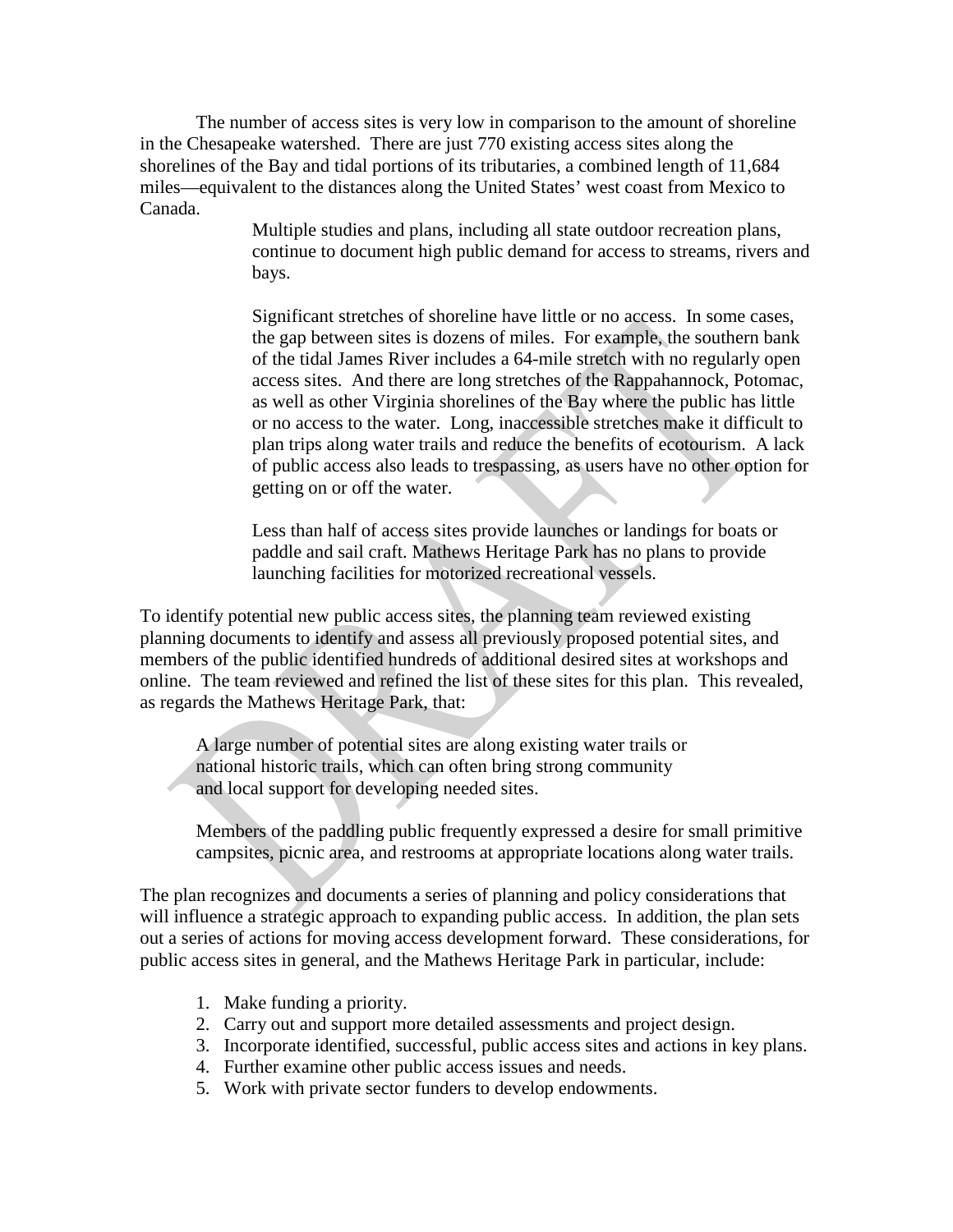- 6. Build opportunities for citizen stewardship.
- 7. Inform adjacent property owners whenever changes are proposed that were not in the original plan.
- 8. Encourage public input and participation at every opportunity.

Implementing these actions and responding to the specific opportunities for adding access sites will expand the number of places for people to get to the water by more than 20 percent by 2025.

*Ultimately, this undertaking is about extending the scope and range of access to the water to greater and greater reaches. Citizens of the region want more places along the water where they can walk, sit, play, picnic, camp, fish, watch wildlife, and put in their canoes, kayaks, paddleboats and sailboats. Public access to the Chesapeake Bay and its tributaries is important to their quality of life.*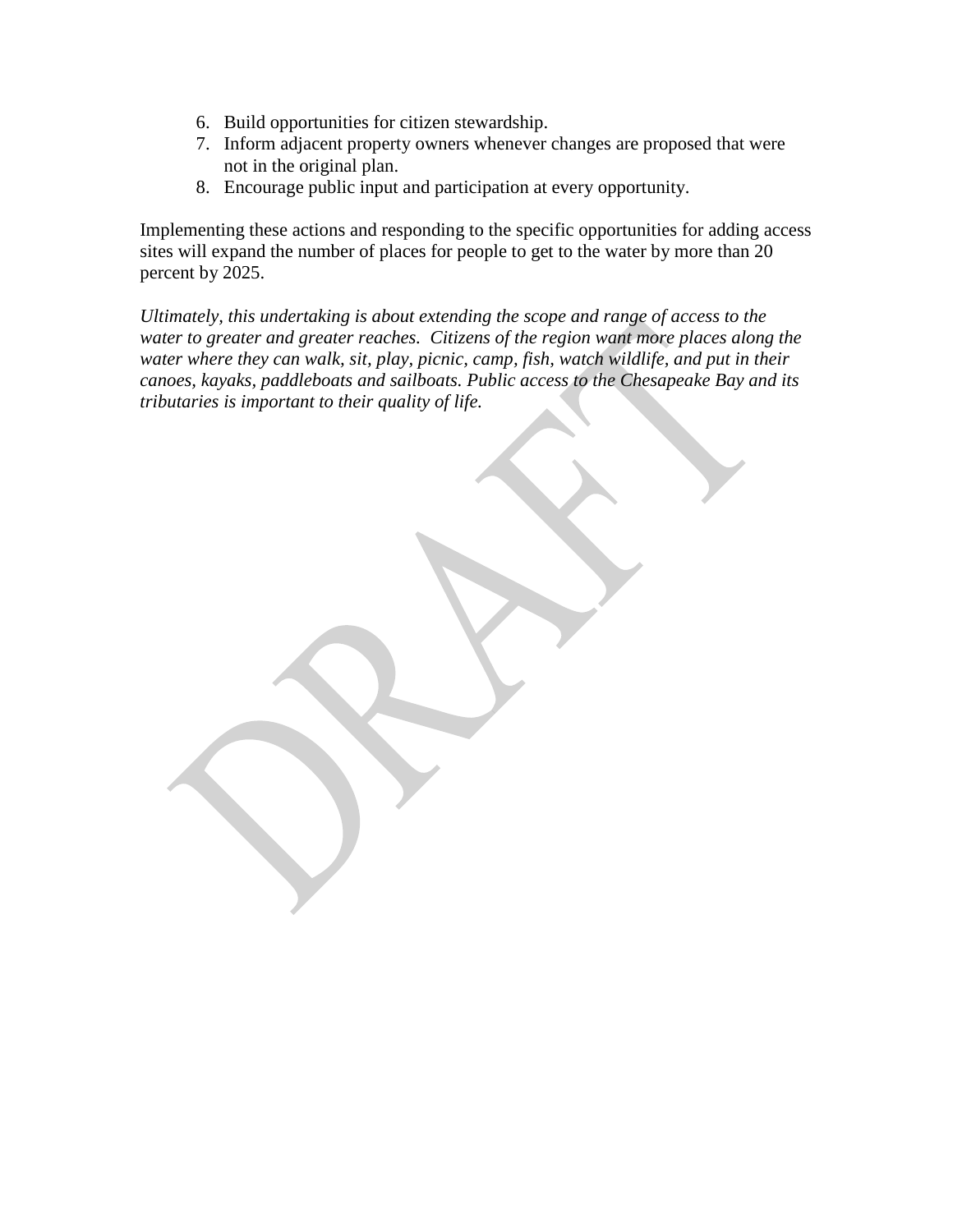## **Introduction**

The *Strategy for Protecting and Restoring the Chesapeake Bay Watershed* was released in May 2010, in response to Executive Order 13508 (Chesapeake Bay Protection and Restoration) issued by President Obama. This strategy includes a key goal to "Conserve Land and Increase Public Access." Specifically, the strategy aims to increase public access to the Bay and its tributaries by adding 300 new public access sites by 2025. The basis for this goal lies in the long-standing public demand for greater access to the water in the Chesapeake region.

The *Strategy for Protecting and Restoring the Chesapeake Bay Watershed* explicitly calls for the National Park Service, in conjunction with watershed states and other federal agencies, to "develop a public access plan to inform and guide expansion of Chesapeake watershed public access." Further, the strategy calls for the plan to assess the demand for public access; describe (inventory) the existing public access system; identify opportunities for new access sites; and help direct federal, state, and local funding toward public access opportunities.

This *Chesapeake Bay Watershed Public Access Plan* serves these purposes. The plan was produced in concert with a Public Access Action Team, which includes people involved in public access planning and implementation in each of the Chesapeake watershed states. They worked with the National Park Service staff, helped guide the planning process, and participated in key decisions with respect to scope and definitions. Team members also served as the primary contacts and reviewers of data as it related to their specific jurisdictions.

Over the following pages, the plan is organized to:

Summarize the demand for public access in the watershed in general, and the Mathews Heritage Park in particular.

Outline the process, steps, and definitions used for this plan.

Describe planning challenges to be considered in the development of Mathews Heritage Park.

Summarize findings and set out next steps for implementing the plan and increasing access.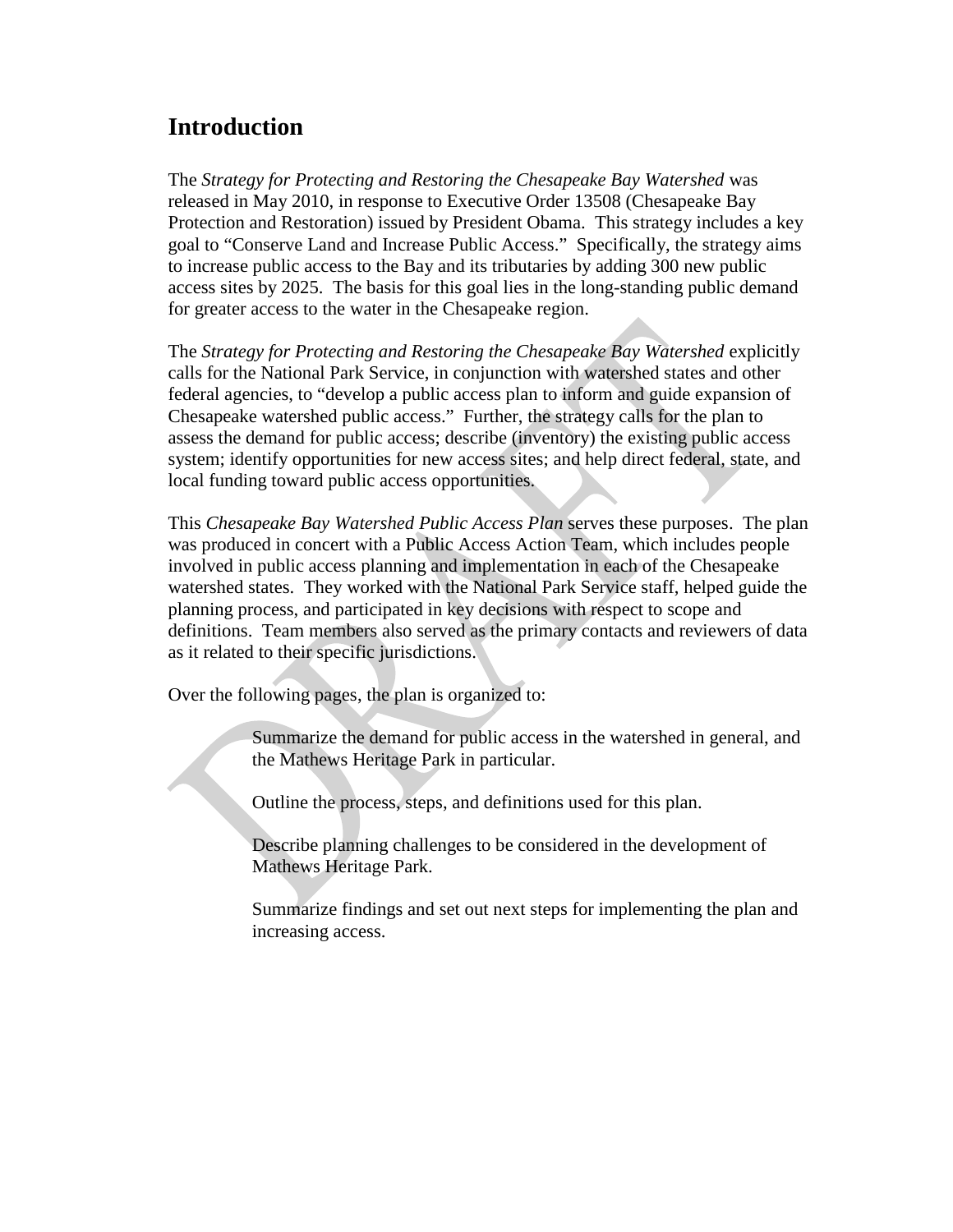### **The Demand for Public Access**

Americans' demand for access to water is echoed in the America's Great Outdoors (AGO) report. AGO listening session participants expressed strong support for their waterways and better access to water-based recreation. This resulted in a goal in the AGO report to "Empower communities to connect with America's great outdoors through their rivers and other waterways." Recommendations under this goal include establishing a national blueway trails initiative and facilitating recreational access to waterways. The report notes that many people cannot access their local water bodies due to physical barriers, unsafe conditions, or lack of awareness as to what may be close at hand. The *America's Great Outdoors Fifty-State Report,* which outlines two specific actions to enhance people's outdoor connections in each of the 50 states has at least one action involving the enhancement of public water access in Virginia. Thus again, a strong need has been demonstrated to enhance public access opportunities for all segments of the population throughout the Commonwealth.

### **Demand and Need at the State and Local Levels**

The six Chesapeake watershed states and the District of Columbia have all noted a high need for additional access in their State-wide Comprehensive Outdoor Recreation Plans (SCORPS), public access plans, and boating infrastructure plans. In Virginia's current SCORP, for example, the highest ranked outdoor recreation need is for better public access to the state's waters. Throughout the six-state Bay region, water-based recreation—including fishing, boating, swimming and beach use—are among the top twelve activities based on the percent of the population participating in each activity. Wildlife observation and enjoying a water-related view from observation decks or the water's edge are also highly desirable. Economically, this is demonstrated by the higher fees users are willing to pay in some state park systems for campsites and cabins with water frontage. Picnic shelters, cabins, and campsites located on the water are the ones most requested and usually reserved first.

Another indication of the demand for new access sites is the growing popularity of water trails. Pennsylvania's SCORP, for example, shows that 45 percent of the people surveyed said there was a need for more water trails—not surprising, since participation in paddle sports has grown significantly over the past decade and is expected to continue. The Outdoor Foundation's *2011 Outdoor Recreation Participation Report* showed that participation in kayaking, paddle-boating, and windsurfing increased by 33 percent in just the past year. In the Chesapeake watershed, a 2011 survey in Virginia found that canoeing and kayaking increased by over 70 percent in the last five years. In all six states in the Bay watershed and in the District of Columbia, numerous local agencies and organizations have worked with state and federal partners to develop new water trails. Today, there are more than 3,200 miles of water trails in the Chesapeake region. Many new trails are under construction. Additional public access sites are needed to support these trails, as well as those yet to be developed.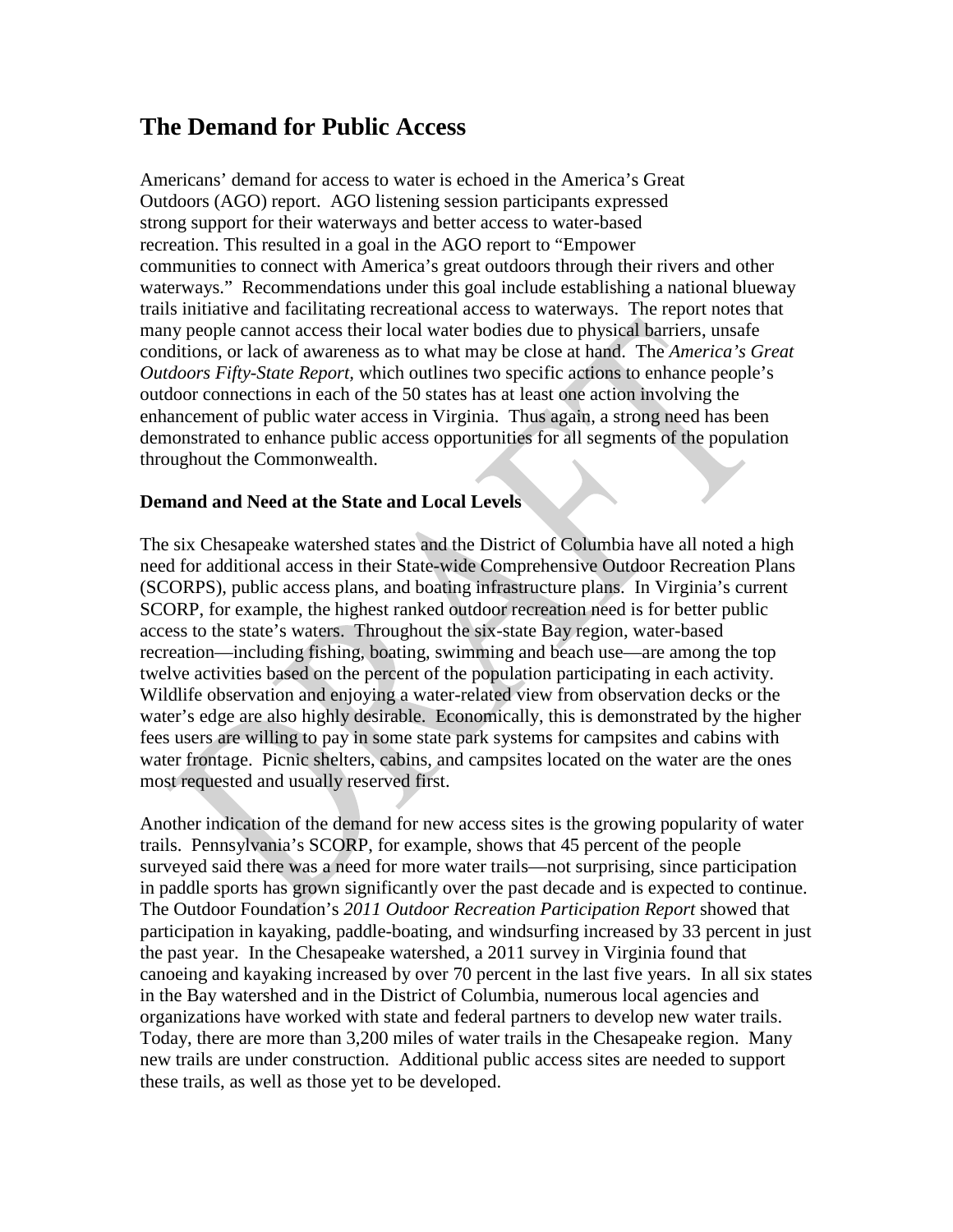The demand for new access sites was clearly and consistently demonstrated during the public input meetings held for the development of this plan. On the average, participants identified over 25 needed access sites at each of the four workshops held in the Bay region. Additionally, an online survey was in process and the public submitted hundreds of potential new access sites on waterways throughout the study area.

### **Economic Benefit**

According to the 2006 study *The Active Outdoor Recreation Economy,* paddle-based recreation and fishing alone have a total national economic value of \$97.5 billion. Clearly, water-based recreational activities make important economic contributions to states and localities across the Bay region. This drives the high demand and need to not only maintain what exists but also provide new access and support facilities for waterbased recreation.

A number of communities are developing and promoting water trails as a part of their eco-tourism initiatives. The development of appropriate access both up and downstream from these "trail towns" is important to their success. Depending on the size of the waterway, these trails can include facilities to support paddle craft, small sailboats, and historic watercraft. Each community promotes their trail and support amenities in an effort to attract tourism dollars. Partnerships are developed with state agencies, local governments, non-profits, outfitters, and the food and lodging industry. Success stories in this regard include the Mathews County Blueways, which has developed a series of water trails in the county and support services to visitors.

Communities throughout the region are undertaking activities to meet residents' needs and boost tourism. For some, the emphasis may be on upgrading and/or maintaining their infrastructure to support both sail and paddle craft for popular traditional activities such as fishing and improved boating skills. Others may be developing water trail projects and support facilities. Some are undertaking efforts to add or improve public parks along the water to support a variety of activities. No matter the path, success depends on the provision and maintenance of adequate public access and the services to support it.

### **Connecting Families With Nature**

Providing public access to the region's waterways can play a key role in connecting people, especially families, with our natural world. This is becoming more and more important as trends show that Americans are spending an average of 90 percent of their time indoors. Outdoor experiences have become particularly critical for children, who typically spend over 7.5 hours each day using electronic entertainment. This contributes to an increase in obesity and associated health problems, not to mention a loss in social and interpersonal skills.

New studies are showing that interaction with nature is important to personal development and human health. It cannot be replaced with indoor electronic gaming. New evidence gained from workplace, education, health, and childhood development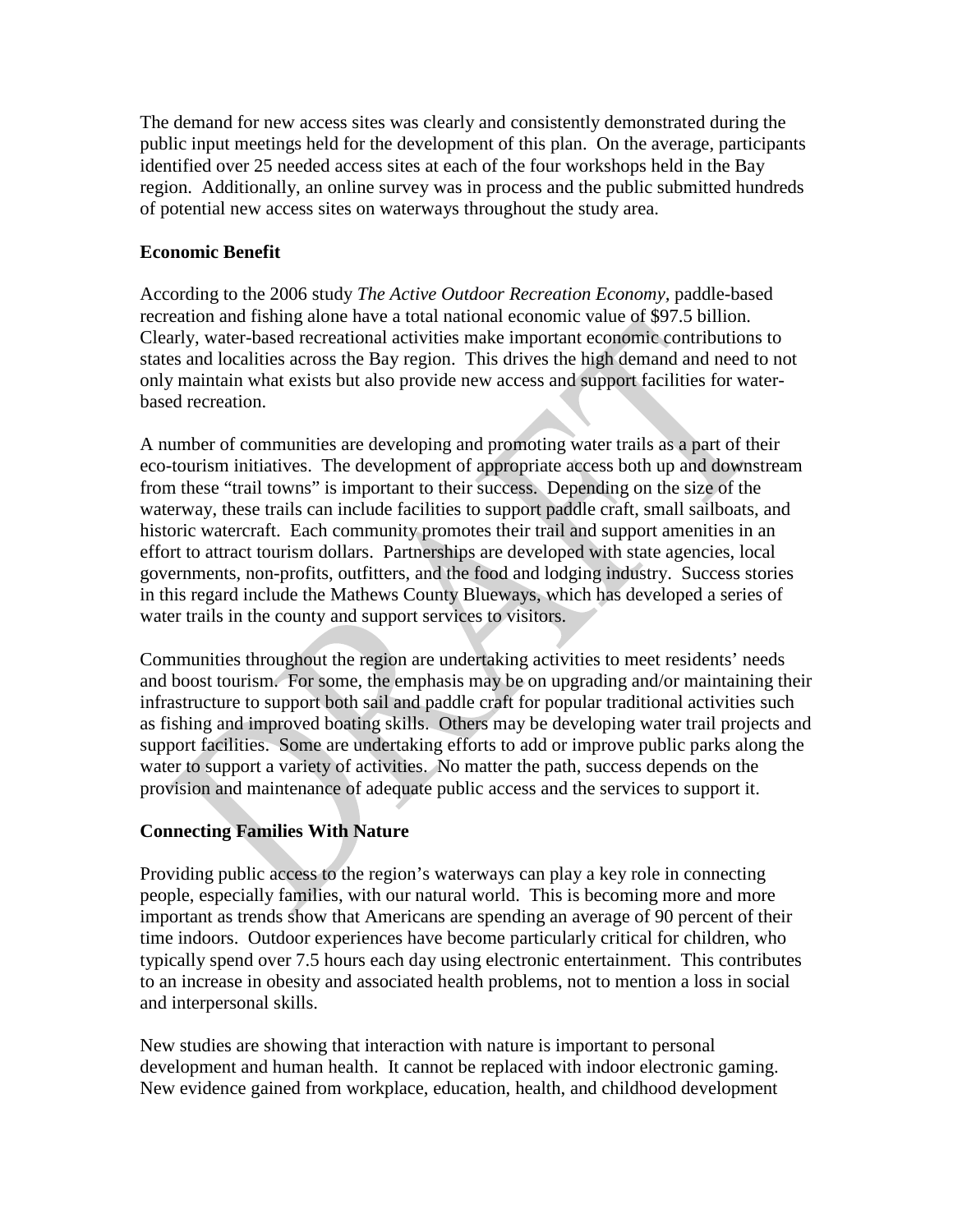studies is revealing that interaction with our natural world is far more important to sound development than some had previously thought. Access to public waters throughout the Bay region could help reconnect families with their natural world and all of the associated benefits that outdoor activities can bring.

### **Geographic Area**

This plan reflects public access to the waterways of Mathews County in general, and the Mathews Heritage Park in particular. The overall plan, from which this localized plan was developed, uses a uniform definition of the water bodies covered by the full plan as it relates to the entire region, to ensure a consistent planning process and facilitate future tracking efforts. Included are:

First, consistent with the past public access planning efforts of the Chesapeake Bay Program, all tidal streams and bays with boating opportunities are included in the planning area.

Second, the plan covers "fifth-order streams" and higher. Stream order is a system for classifying streams and rivers based on a scale of 1 to 12, with first-order streams being the smallest and twelfth-order the largest. Typically, first-through third-order streams are small headwater tributaries. Access sites can be considered on streams smaller than fifthorder when such streams are part of a water trail or contribute to its development.

### **Definition of Public Access and Types of Access Development**

This plan recognizes that ownership and management responsibility of a public access site are key factors in planning for and funding public access development. Maintaining an accurate inventory of open, available public access sites—and their associated amenities—is a critical component for planning, marketing and funding. For this reason, and to make a clear distinction between sites in the public estate versus those operated by others, public access sites are defined as those sites owned, operated and/or managed expressly for a type of public access by:

- 1. Any unit of federal, state or local government, or
- 2. A non-governmental organization operating under an agreement with a governmental agency.

The types of access included in this plan, as it relates to the Mathews Heritage Park, include the following:

- Boat-related access: car-top boat launches, soft launches (supporting paddle craft and small sailboats)
- $\triangleright$  Fishing access: dock, bank fishing facilities or easements, and parking adjacent to the water.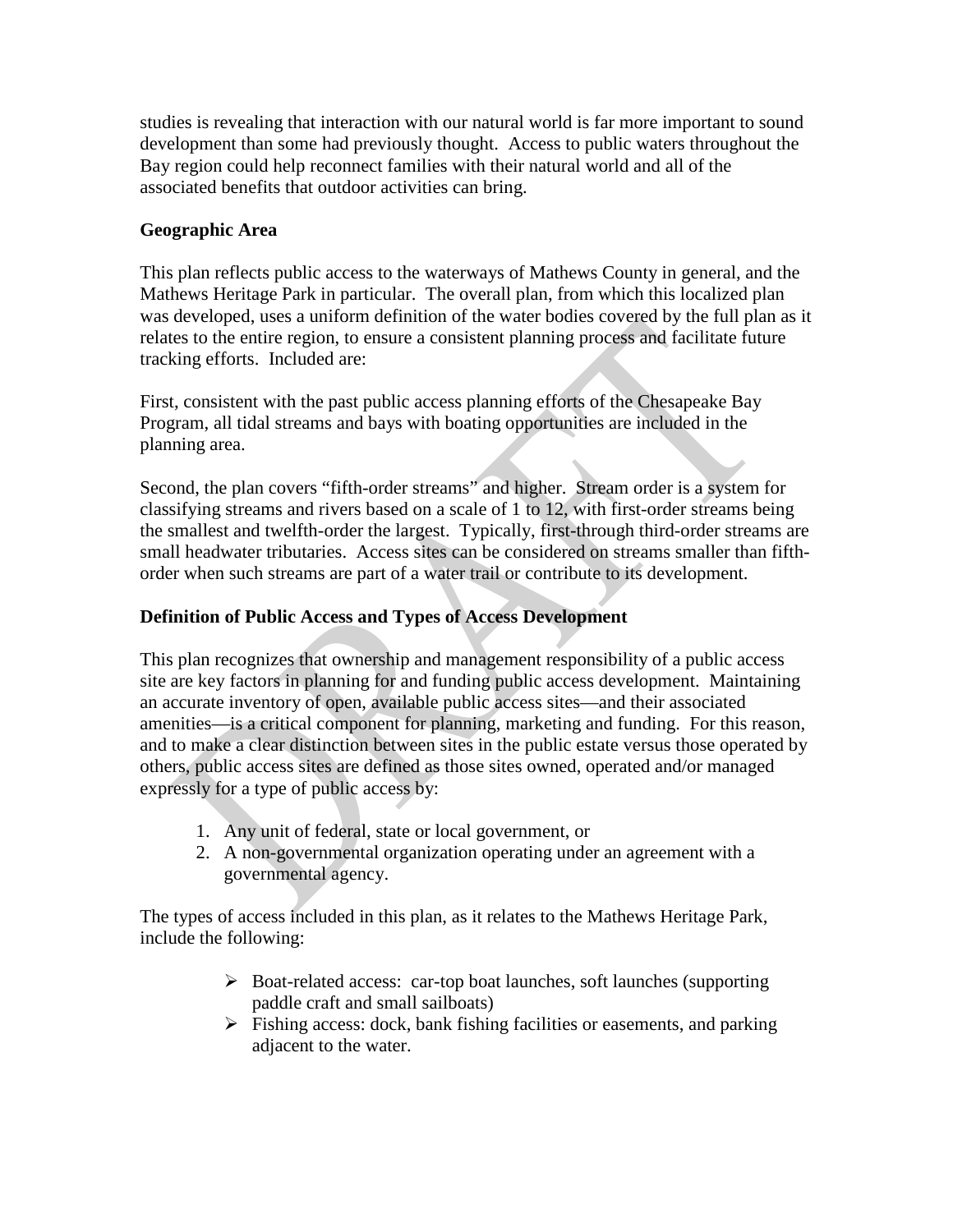- $\triangleright$  Viewing access for water, wildlife, and shoreline areas: nature trails, hiking or biking trails, waterfront trails, boardwalks and observation decks located at or leading to the water's edge.
- $\triangleright$  Overnight activities (camping, nature walks, educational talks, social/fundraising events, etc. All evening activities will include proper security and management.

The Mathews Heritage Park, based on its strategic location, will become an important addition to the existing, and planned, water trails in the Chesapeake Bay watershed. It will eventually become an integral component in the growing Chesapeake Bay waterway network, including: The Captain John Smith Chesapeake National Historic Trail, the Star Spangled Banner National Historic Trail, Potomac Heritage National Scenic Trail, and Chesapeake Bay Gateways Water Trails. Development of any new sites along these trails will not only contribute to meeting the goal of 300 new sites, but also support a network of trails that can provide a broader depth of experiences to visitors by strengthening the connections between a location and its historical and/or environmental importance.

### **Camping and Related Water-to-Land Access**

In addition to the high public demand for new water access sites for boating, fishing, viewing, hiking, etc, there is also a strong interest in accessing camp sites from the water. Making a multi-day trip down one of the Bay's rivers or streams can be difficult without a place to go ashore and camp for the night. Time and again, members of the paddling public expressed a desire for small primitive campsites, picnic area, and restrooms at appropriate locations along water trails. Any considerations given to overnight activities at Mathews Heritage Park will be determined by the availability of on-site management, maintenance and security personnel.

A system of appropriately planned water-access campsites would provide safe and legal places for boaters to stay. It could also enhance the ecotourism benefits of water trails and bring more dollars into the local economy. Such sites could be located on public or private lands, through cooperative agreements with water trail managers.

Input from the public meetings, online survey tool, and state-led studies also revealed a full spectrum of access needs beyond the traditional land-to-water access. The growing interest in water trails extends to adding capacity for boaters to access historic sites, other important sites along waterways, food services, lodging, and other amenities. Detailing the needs and opportunities for these types of access is beyond the scope of this preliminary plan but merits attention in the future.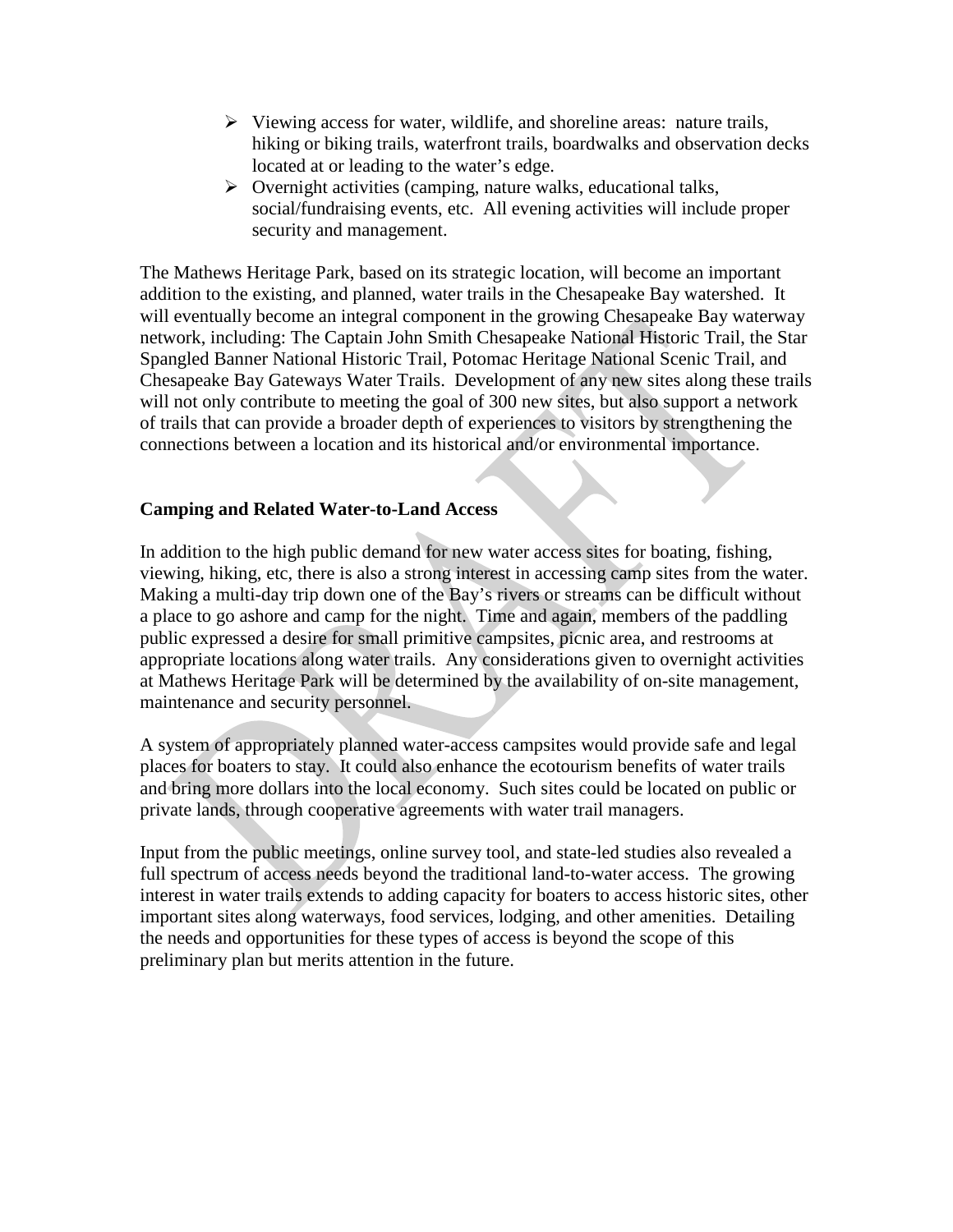### **Conclusion**

The Mathews Heritage Park property was donated by Mr. Conrad Hall for the establishment of a passive greenspace, water access facility to be visited and enjoyed by the citizens of, and visitors to, Mathews County. Mr. Hall envisioned a park that, upon completion, would provide to the general public:

- ❖ a peaceful place to see nature up close and personal
- a site to learn about the rich water-related and boat-building heritage of our county
- a place to study the flora and fauna of the Middle Peninsula
- $\bullet$  a maze of hiking/biking trails throughout the park
- hundreds of feet of water frontage for kayaking, canoeing, fishing, sailing or just relaxing on the dock or benches along the water's edge
- demonstration oyster beds for observation and research
- small, boat-building opportunities for children and adults alike
- organized camping (Boy/Girl Scouts, Boys & Girls Club, 4-H, Church groups, etc.
- $\div$  future activities as approved by the MPPAA and public input meetings.

Security for the park will be provided by the Mathews County Sheriff's Department. Deputies will maintain keys to the proposed gate, which will be closed at sundown and opened each morning (except during those occasions when supervised activities have been planned for evening hours).

All restoration and building projects, landscaping, and programming will be accomplished by "Friends of the Mathews Heritage Park" a volunteer group managed by an equally-volunteer advisory board. Funding for current and future projects will be derived from state and federal grants, individual financial and in-kind donations, and planned fundraising activities.

Upon completion of renovation on the existing dwelling we anticipate that it will be occupied by one, or more, research students. As has been done successfully in national, state and local park facilities for many years, park residents tend to be graduate students from local universities who are performing research projects directly related to the overall goals of the park itself. In lieu of rent, the "residents" agree to live on the  $2<sup>nd</sup>$  floor and keep the downstairs public areas in a clean and presentable condition. They also serve as docents and schedulers in many cases. The "Friends of Mathews Heritage Park" will also provide daily volunteers for the general operation and security of the park and its visitors.

The park's volunteers will maintain the park grounds, its road access, dock and dwelling in a clean and presentable condition. They will be trained to provide accurate information to the visitors about Mathews County, its wildlife (both land and sea), its history, and to assist visiting instructors and educators from the Department of Game  $\&$ Inland Fisheries, and other local, state and federal agencies that may be present to teach classes to visiting school groups.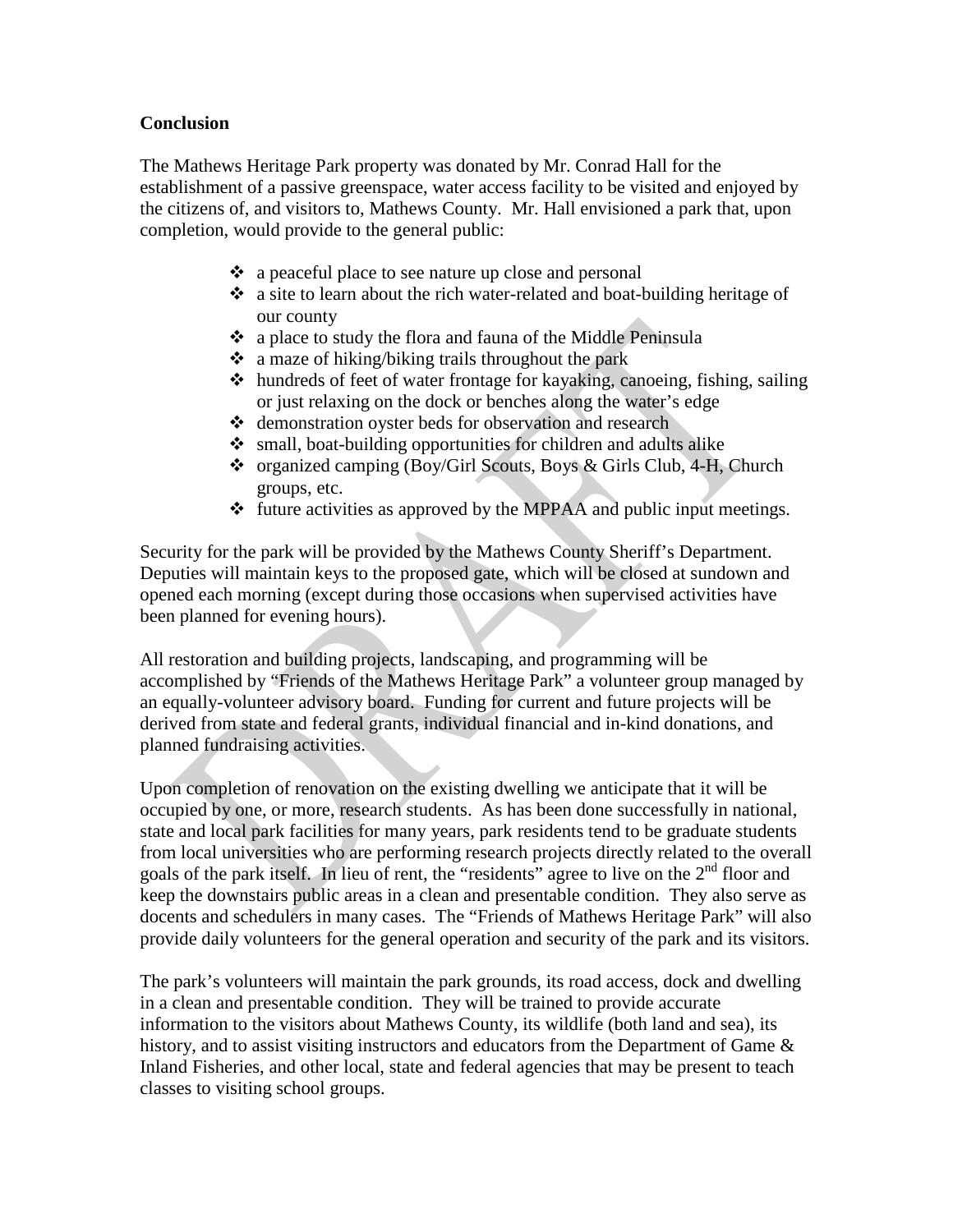The volunteers will make certain visitors remain within the confines of the park at all times, also directing visitors to keep all electronic music devices at a level that will not disturb neighbors, visitors or wildlife.

It is the heartfelt desire of every individual now involved in the organization and initial stabilization of the dwelling, dock and grounds of the proposed Mathews Heritage Park, that this desirable, but long-overlooked, facility will soon become a beacon for historians, wildlife enthusiasts, kayakers, canoeists, small sailboaters, artists, painters, writers, school groups and visitors to our beautiful county.

Respectfully Submitted,

Tom Robinson